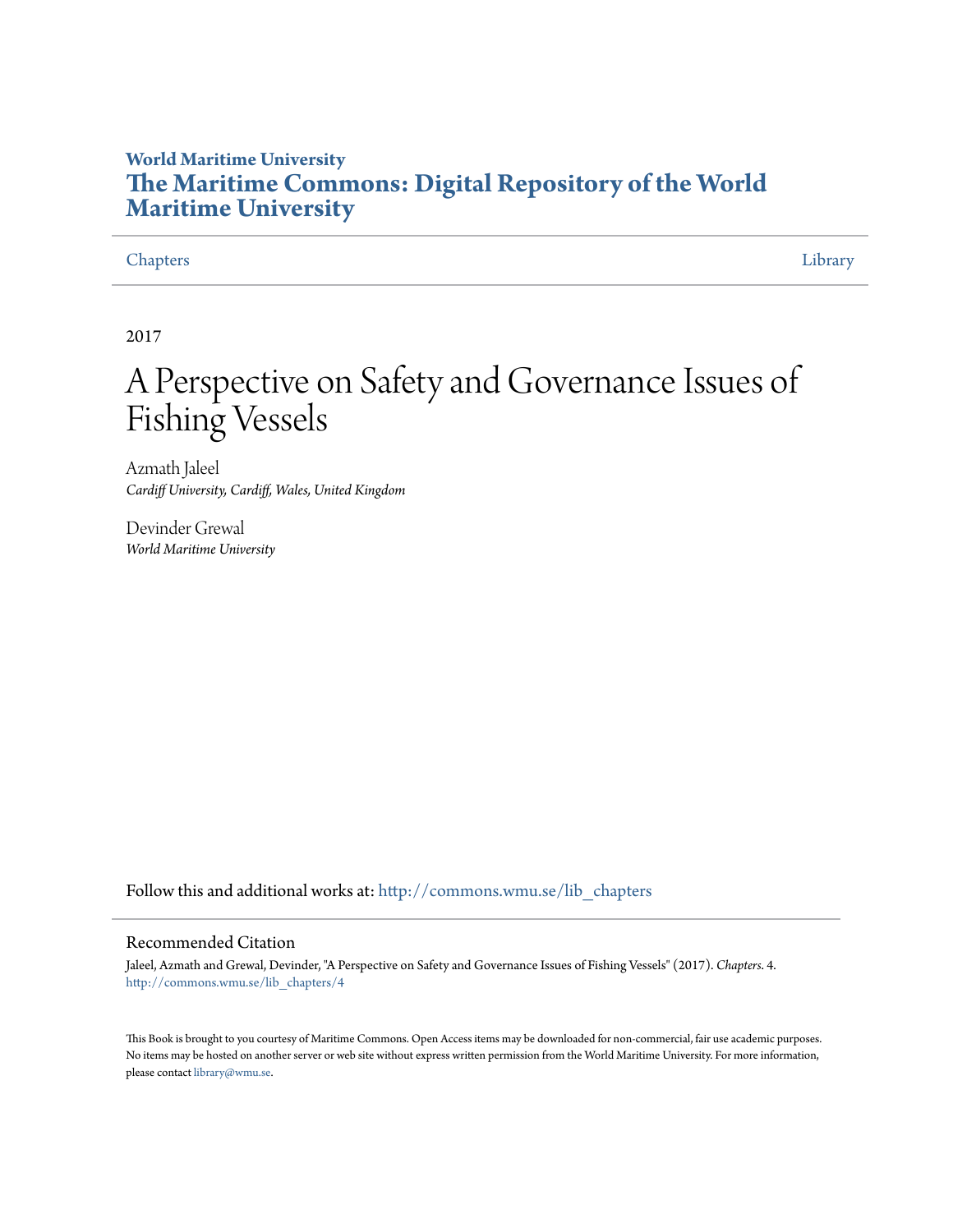# **A Perspective on Safety and Governance Issues of Fishing Vessels**

*Azmath Jaleel* Researcher, Cardiff University, Cardiff, Wales, United Kingdom

*Devinder Grewal* World Maritime University, Malmö, Sweden

That which is common to the greatest number has the least care bestowed upon it.

aristotle: *The Politics and the Constitution of Athens*

∵

#### **Introduction**

This article focuses primarily on the safety of fishers and fish production in the global fishing industry and stresses the importance of accession to and adherence of international law to address these issues. Fishers are frequently subject to hazardous conditions in catching and delivering fish to markets. This catch amounts to about 90 million tonnes annually, not including illegal catches and discards, reported as landed by various types of fishing craft numbering approximately 4 million vessels globally.1

It is interesting to consider the nature of fishing as a professional sector. In addition to being an occupational identity, a professional group defines its territory to exclude others through a commonly agreed set of tasks, behaviors, knowledge, and credentials. Typically, professional groups restrict

<sup>\*</sup> Grateful acknowledgements to the Seafarers Rights International, which initiated and supported the book *Fishers and Plunderers* by A. Couper, H.D. Smith and B. Ciceri, aided by A. Jaleel, on which several parts of this article are based, and to Mr. I. Yasir, Deputy Director, Transport Authority of the Maldives, and Mr. A. Wajeeh, senior naval architect, for their valuable contributions.

<sup>1</sup> International Labour Organization (ILO), *Conditions of Work in the Fishing Sector* (Geneva: ILO, 2004), p. 6.

<sup>©</sup> koninklijke brill nv, leiden, ���7 | doi 10.1163/9789004347137\_018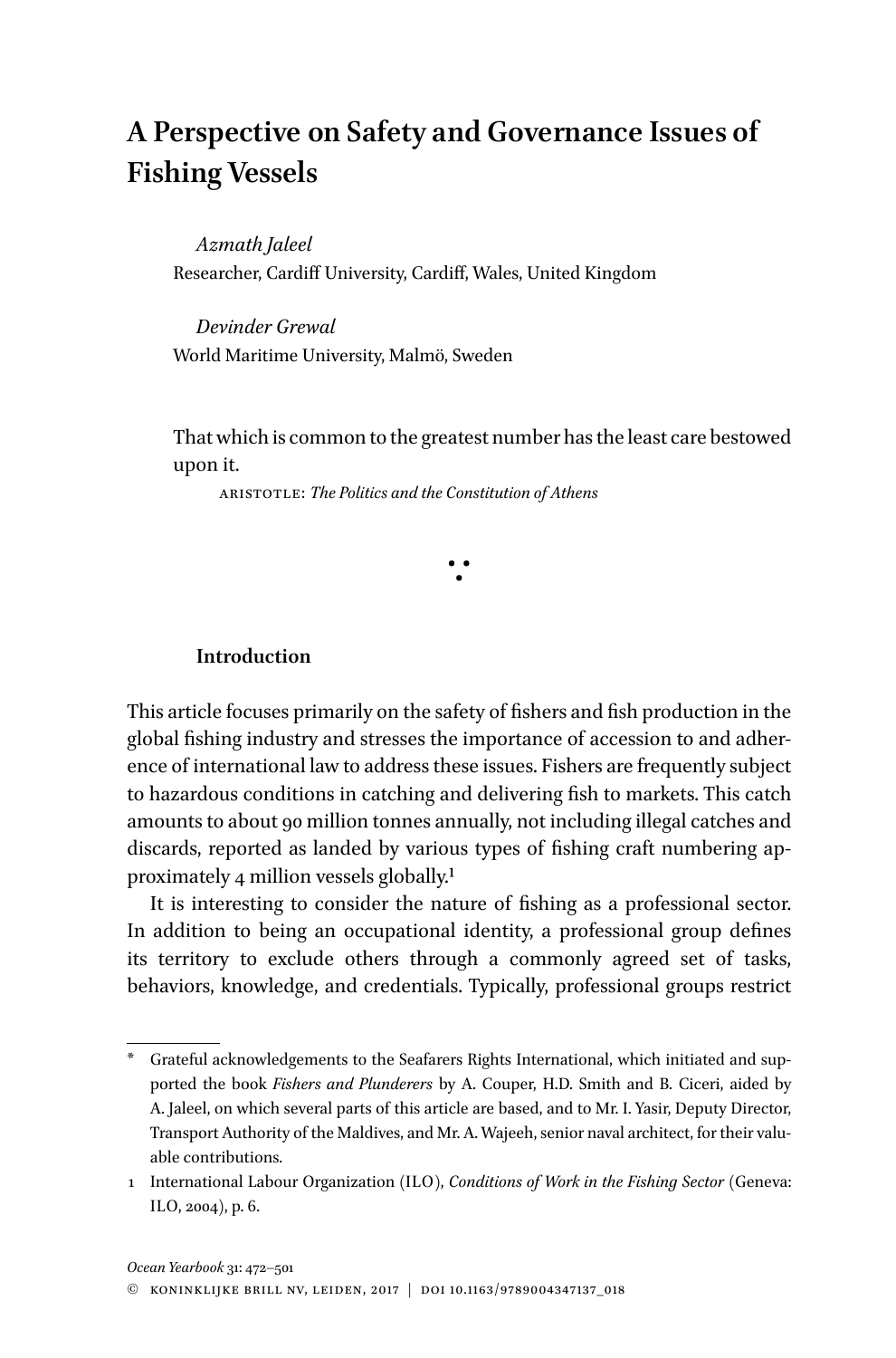entry through occupational closure strategies and provide protection to internal interests. These traits are seen through discussions presented in this article.

The authors acknowledge that the industry has a significant number of owners and operators that follow best, or at least good, practices of their profession and provide good examples for all others to follow. However, there is a considerable presence of others in the industry whose questionable actions are cited in this article. This is the area where change is needed.

In this hazardous and exploitative industry it is not possible to establish international statistics of personal injuries and mortalities at sea, occupationrelated ill health, and losses of fishing vessels. Flag States typically collect such statistics for vessels over 500 gross registered tonnage (GRT), whereas a very large percentage of fishing vessels are far smaller in size. When discussing safety it has to be understood that the working and living conditions of those onboard are directly linked to the safety of fishers and the vessels. These issues are highlighted in this article.

This article consists of three broad sections. First, we introduce issues with fishing, safety and elements connected with working conditions. Second, we introduce examples in two countries of which one is developed and the other is a developing island nation, with a brief overview of how they manage their fisheries. Third, we discuss some salient governance issues with recommendations on how they may be addressed.

#### **The Fishing Environment**

The global fishing environment is characterized by a large number of fishers, increasing numbers and sizes of fishing boats, increasing levels of technological development on deep-sea fishing boats that include sophisticated fish identification and tracking techniques, growth in harvesting capacity, transfer at sea, and refrigeration of catch so that fishing vessels can stay on the water for quite long periods of time.

While large and deep-sea fishing vessels may be funded by venture capital or government subsidies, small boats have very low investment needs. Government subsidies, in a bid to provide employment, have lowered the barriers to entry and artificially increased the number of boats that are on the water in many parts of the world. This has led to higher levels of fishing than can be ecologically sustained. In turn, this has led to more desperate fishing operations as illustrated by the intensity seen in the Australian example, where government control regimes have shortened the seasonal fishing period in some sectors.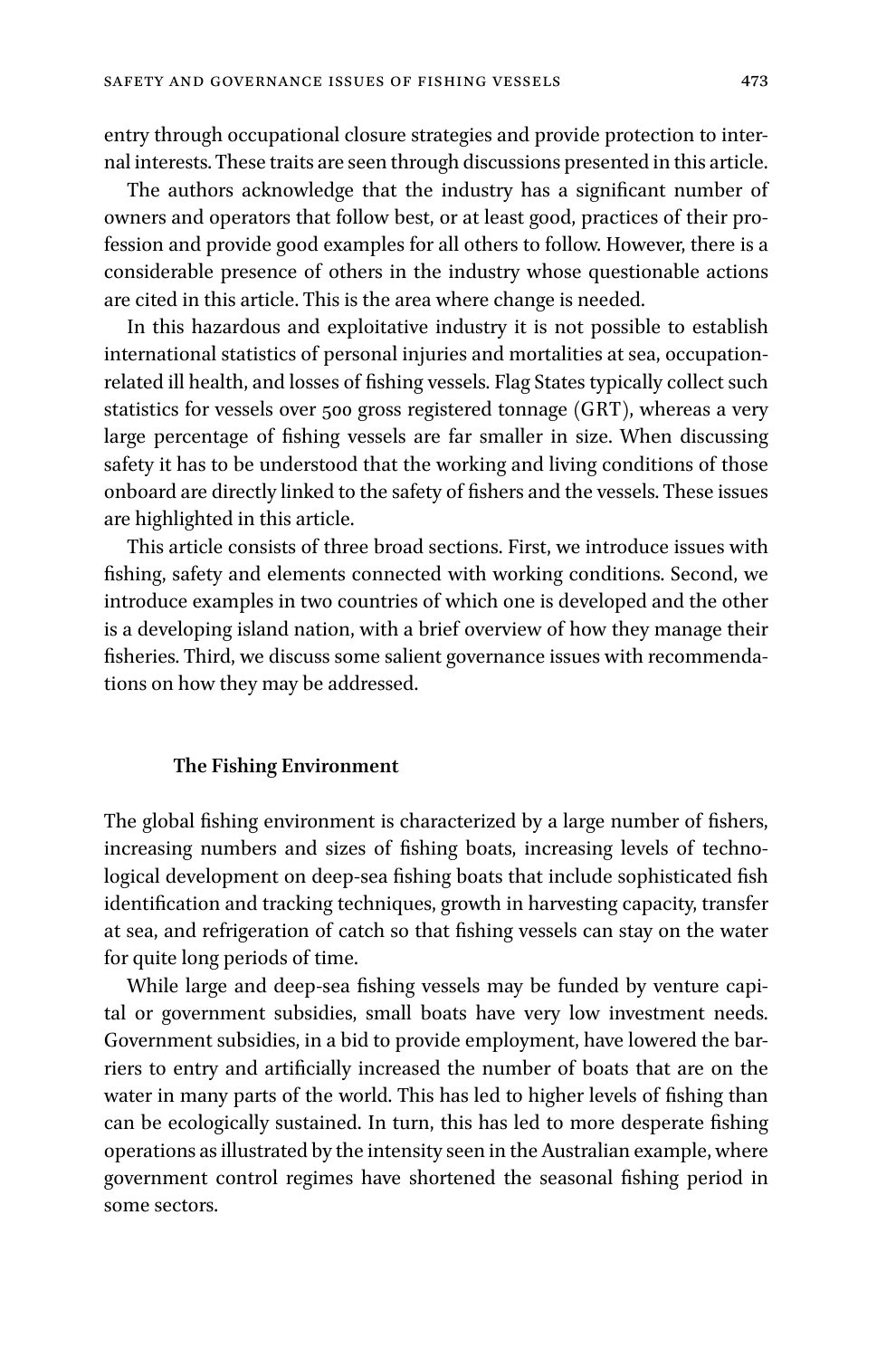### *Depletion of Fish Stocks*

Although there is good practice by responsible fishing vessel owners, the primary cause for the depletion of fish stocks is the race for fish by vast numbers of vessels throughout the world by companies financed by venture capital. They operate with little regard to size, number or species caught, while flouting national and international regulations. Plundering the exclusive economic zones (EEZs) and even coastal waters of many developing States, many low value fish are discarded dead. Most of these developing States do not have the resources to stop these activities and the United Nations (UN) agencies have lacked authority to take direct action against these and other violations that destroy fish stocks. Some countries are taking quite strong steps to protect their local fishing grounds from being exploited by fishing boats from other countries. Fishers are often arrested and their boats sometimes sunk or blown up to send a message to others who fish illegally in EEZs of coastal States. Other countries recognize the high numbers of their people employed in this industry and encourage them to extend their activities further out to sea as local stocks are depleted. In some parts of the world, coastal fisheries have been depleted by five to thirty percent of the stock that existed in the 1950s.<sup>2</sup> In some cases, fishers have moved from legal fishing to lucrative illegal trade in endangered species that command a much higher price in the informal market.<sup>3</sup> At the same time, some of the major fishing countries are developing their fishing fleets to have greater harvesting and holding capacities.

As this intense competition has led to stock depletions, unscrupulous owners have resorted to cutting costs and increasing fishing effort. Cutting costs includes employment of cheap migrant labor, disregarding safety and training, providing poor living conditions, and increasing effort by longer working hours and extended periods at sea. All of these factors have contributed, directly or indirectly, to a significant compromise in the safety of the crew and vessels. Due to the extreme poverty of many in some less developed countries, they are forced to work even under harsh, slave-like conditions.

When a man is desperate for work, finds himself in a factory or on a fishing boat or in a field, working and toiling, for little or no pay, and beaten if he tries to escape—that is slavery.4

<sup>2</sup> "Trawling for trouble. Why do Chinese fishermen keep getting arrested?" *The Economist* (October 31 2016), available online: [<http://www.economist.com/news/asia/21697030-why](http://www.economist.com/news/asia/21697030-why-do-chinese-fishermen-keep-getting-arrested-trawling-trouble) [-do-chinese-fishermen-keep-getting-arrested-trawling-trouble](http://www.economist.com/news/asia/21697030-why-do-chinese-fishermen-keep-getting-arrested-trawling-trouble)>.

<sup>3</sup> "Corals in the South China Sea: A thousand cuts," *The Economist* (February 13, 2016), available online: <[http://www.economist.com/news/international/21692869-greed-and-politics-are](http://www.economist.com/news/international/21692869-greed-and-politics-are-destroying-some-asias-most-valuable-coral-reefs-thousand-cuts) [-destroying-some-asias-most-valuable-coral-reefs-thousand-cuts](http://www.economist.com/news/international/21692869-greed-and-politics-are-destroying-some-asias-most-valuable-coral-reefs-thousand-cuts)>.

<sup>4</sup> B. Obama, Remarks by the President to the Clinton Global Initiative, 25 September 2012.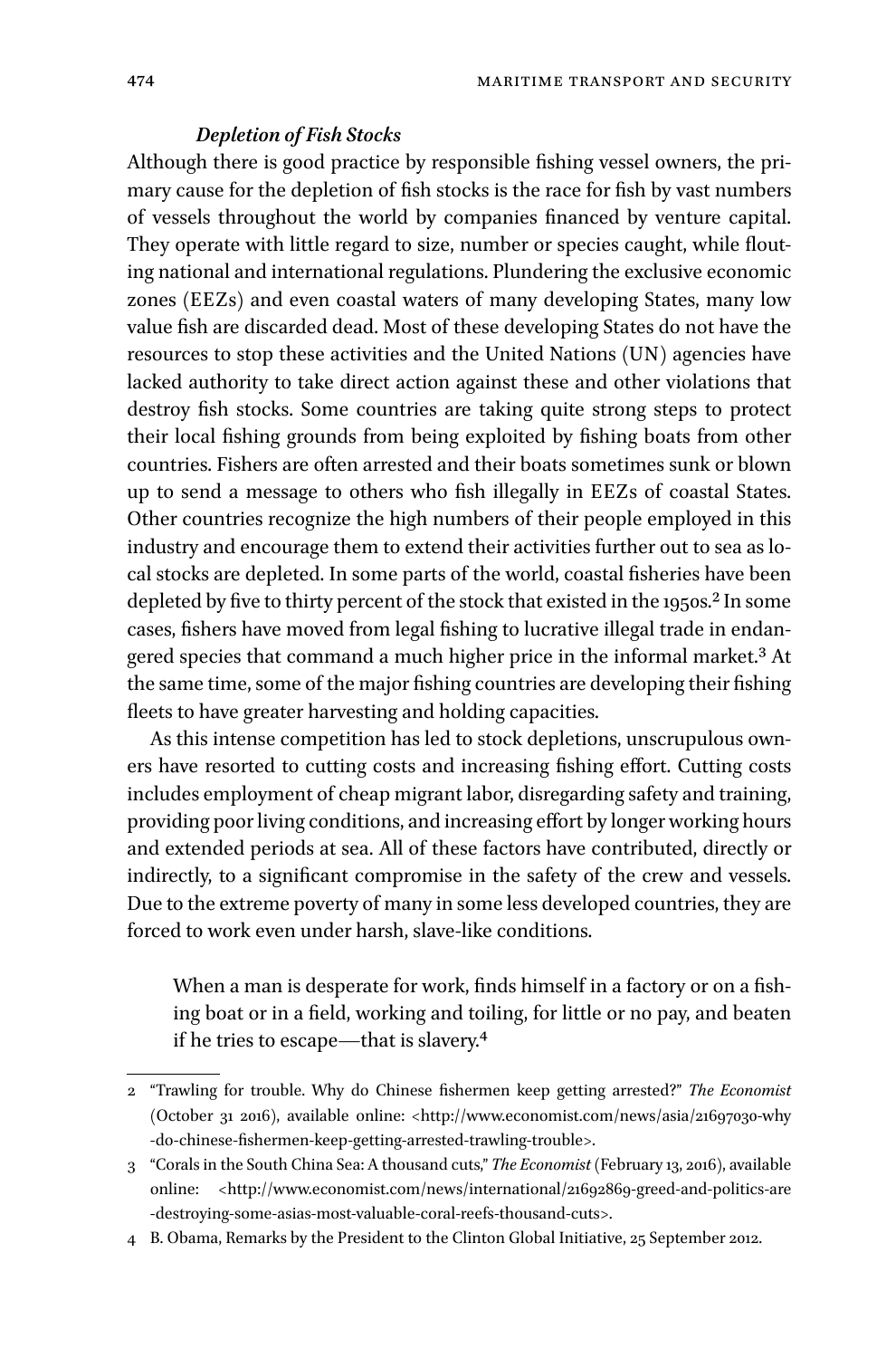# *Statistics of Losses of Vessels and Crews*

Statistics are available only for the total loss of vessels over 500 GRT; for the millions of small and medium-sized craft there are no official records. It is apparent from all the national statistics that are available, however, that, in every case, deaths of fishers far exceed those of all other occupations in the same country.5

There are differences in the casualty rates that are correlated with the origins of the fishers, with migrant fishers being at much greater risk than those working in their home country. For example, 75 percent of those dying (six out of eight) on U.K. fishing boats in 2008 were migrants from Eastern Europe or the Philippines. The Filipino death rate at 350 per 100,000 fishers per year is much higher than the U.K. death rate of 102 British nationals per 100,000 fishers per year.<sup>6</sup> On an international basis there is an often quoted number of 24,000 deaths per annum in world fishing. However, there is no sound basis for this figure because there are few reports from the majority of countries. Information on losses at sea may never get beyond the level of local communities. Meanwhile, illness as a result of working as a fisher is barely recognized even at this primary level and injuries are rarely even considered worth mentioning in small-scale fishing.<sup>7</sup> Table 17.1 shows fatality rates per year that are periodically available from different countries with adequate statistics.

#### *Main Causes of Loss of Fishing Vessels and Crew*

The variables behind accidents to fishing vessels and crews are interactive, but the main categories and causes can be summarized and exemplified as follows:

#### Weather and Open Decks

There is evidence in recent years of changes in weather conditions, most notably storm frequency and increasing wave heights, where increasing severity and wave heights have been seen in the North Atlantic and North Pacific Oceans respectively. According to Australian research that has given scientists their first global glimpse of the world's rising winds and waves, ocean wind speeds and wave heights around the world have increased significantly over the past quarter century.8

<sup>5</sup> A. Couper, H.D. Smith and B. Ciceri, *Fishers and Plunderers: Theft, Slavery and Violence at Sea* (London: Pluto Press, 2015), p. 5.

<sup>6</sup> P.M. Howard, "Sharing or appropriation? Share systems, class and commodity relations in Scottish fisheries," *Journal of Agrarian Change* 12, nos. 2 and 3 (2012): 311–343.

<sup>7</sup> Couper et al., n. 5 above, p. 41.

<sup>8</sup> B. Smith, "Scientists find waves are getting bigger," *The Sydney Morning Herald* (March 25, 2011), available online: [<http://www.smh.com.au/environment/scientists-find-waves-are-getting](http://www.smh.com.au/environment/scientists-find-waves-are-getting-bigger-20110324-1c97e.html) [-bigger-20110324-1c97e.html>](http://www.smh.com.au/environment/scientists-find-waves-are-getting-bigger-20110324-1c97e.html).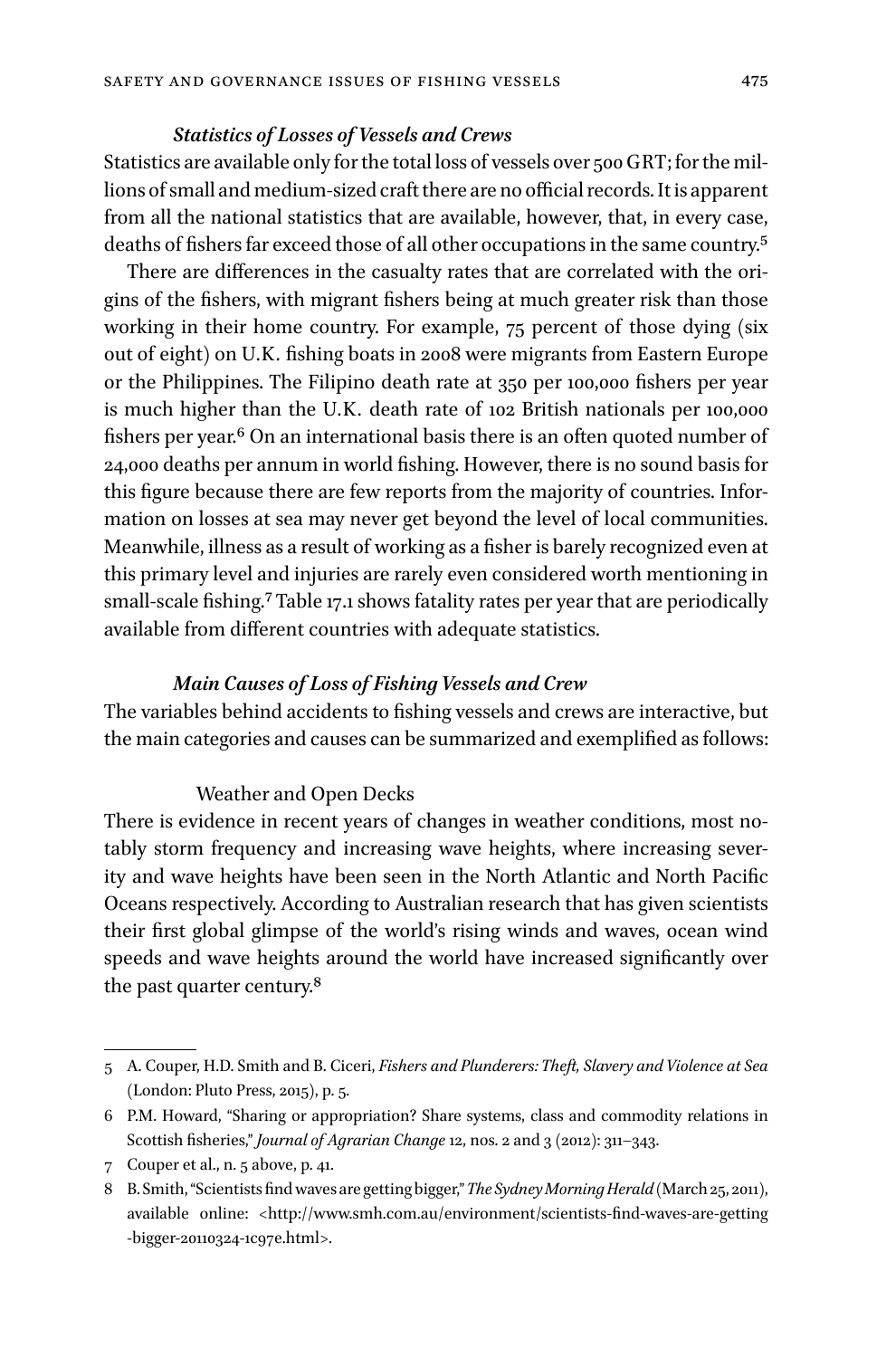| Country Scope           |                   | Year<br>published period | Study               |    | <b>Fatalities Population Fatality</b><br>at risk | rate*/year |
|-------------------------|-------------------|--------------------------|---------------------|----|--------------------------------------------------|------------|
| Canada                  | Newfoundland 1990 |                          | $1975 - 1988$       | 30 | 14,579<br>(trawlers)                             | 206        |
| <b>New</b><br>Zealand   | National**        | 2002                     | 1985-2000 105       |    | 63,040                                           | 167        |
| South<br>Africa         | National          | 2003                     | 1996-2002 198       |    | 122,180                                          | 162        |
| United<br>Kingdom       | National          | 2004                     | 1976-1995 527       |    | 440,355                                          | 120        |
| United<br><b>States</b> | Alaska**          | 2001                     | $1991 - 1998$ $167$ |    | 140,000                                          | 119        |

Table 17.1 *International comparison of selected data of commercial fishing-related fatality statistics.*

Fatality rates are per 100,000 workers

\*\* Indicates fatality rates are based on full-time equivalents (FTEs) Source: M.J.S. Windle, "Fishing occupational health and safety: A comparison of regulatory regimes and safety outcomes in six countries," *Marine Policy* 32, no. 4 (2008): 701–710.

Working on a vessel in both small-scale and commercial/distant-water fisheries inevitably means working amid a complex moving array of nets or lines, warps, winches and power blocks or line haulers, as well as catches of fresh fish that are still at least partly alive and moving. There is ample scope for being caught in the warps or even moving machinery, and for slipping on the deck. These dangers are amplified in bad weather when the vessel is pitching and/or rolling, with spray and breaking waves coming over the side, increasing the risk of being washed overboard.9

# Overloading and Lack of Safety Culture

Injuries, deaths, and vessel and gear damage arising from economic pressures and overloading have been reported for a number of years. An example is the *Oyango 70*, which foundered because of an overload of catch. Some 51 crew pleaded with the skipper of the vessel to cut loose the 120 tonne catch load, but the captain, in his attempt to bring it aboard, caused the ship to roll and sink.10

<sup>9</sup> Couper et al., n. 5 above, p. 30.

<sup>10</sup> "Inquest told Korean fishing boat not watertight," TVNZ (April 17, 2012).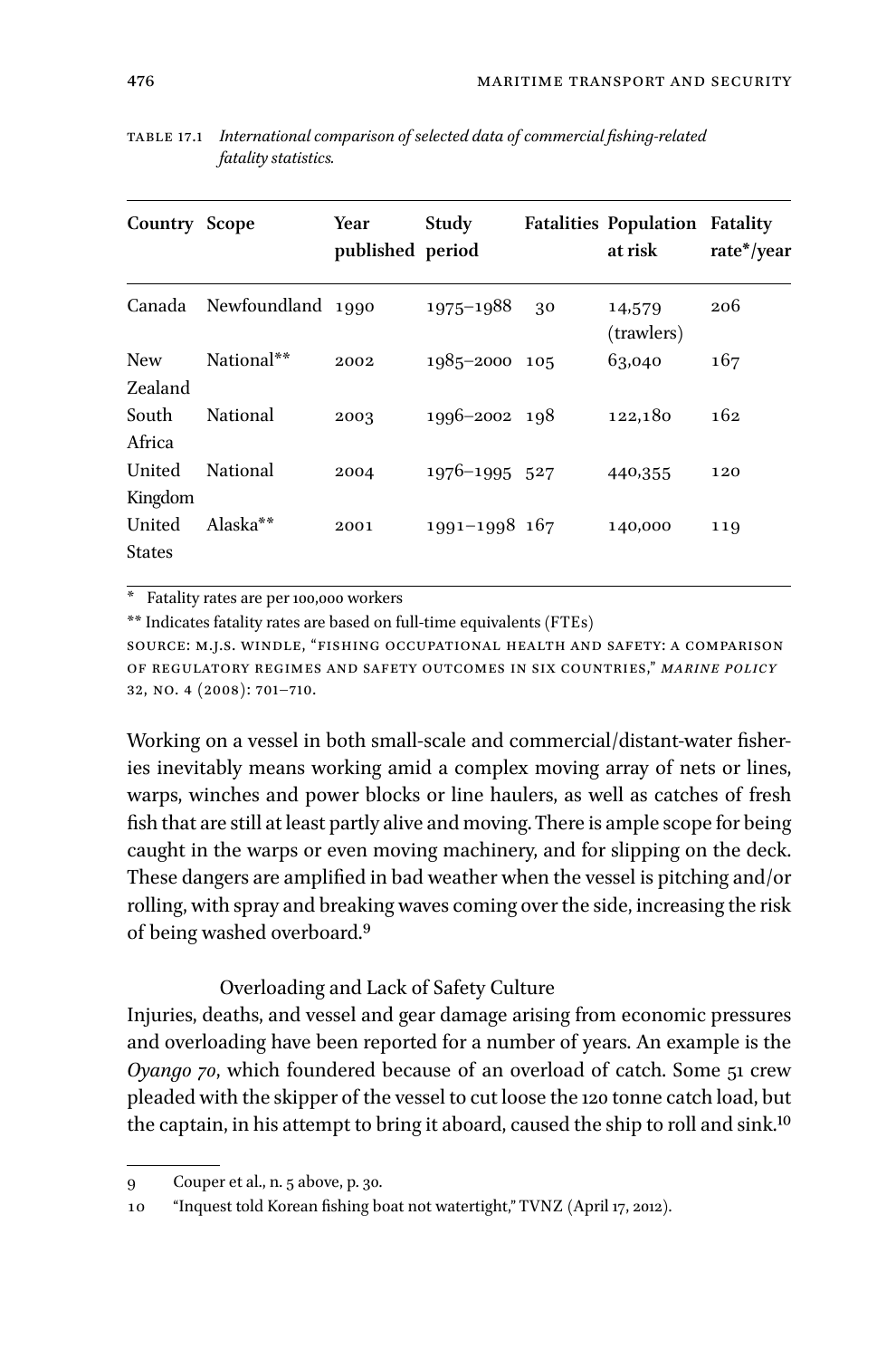Although the crew wanted to cut away the gear, the captain could not face the likely consequences from the vessel owners if he authorized this, and chose to go down with the ship.11

On 10 October 2000, the São Tomé and Príncipe-flagged longliner *Amur* sank in sub-Antarctic waters off the Kerguelen Islands in the southern Indian Ocean. The vessel was known to be unseaworthy and most crew members had neither proper contracts nor insurance cover. The lifesaving equipment did not function and 14 of the crew of 40 drowned, unable to escape from cabins because the exit was blocked by extra bunks.12 The lost crew included Koreans, Peruvians, Indonesians, Chileans, Spaniards and Danes.

#### Fatigue

A significant proportion of accidents to vessels can be traced to fatigue. Yea and Thio reported that Filipino and Indonesian crews were routinely punished if they were found resting during work time or if their work was not carried out quickly enough. The punishments were usually in the form of beatings (e.g., kicks, punches, and slaps) by either the captain or the officers. In a specific case, the captain drank heavily and would further abuse the men when he was drunk. It was difficult for the men to keep up with the pace of work required of them since the six hours rest they agreed to when they were recruited was not followed. In addition to physical abuse, fatigue from lack of sleep, and rotten or expired food served to them were the main complaints from the crew.<sup>13</sup>

#### *Working and Living Conditions*

Conditions of living, safety and wages are minimal in a hard and dangerous fishery. The International Labour Organization (ILO), citing numerous other authorities, reported that fishers have been forced to work 18–20 hours per day, seven days a week, in adverse weather conditions while operating hazardous machinery. Fishers may not rest for days when fishing grounds are reached. Accommodation can be inadequate, with reports of cramped living quarters without proper mattresses, blankets, ventilation and noise reduction. Hygienic standards are poor. Vessels may not have toilets and ablution facilities, and

<sup>11</sup> Couper et al., n. 5 above, p. 32.

<sup>12</sup> Environmental Justice Foundation (EJF), *All at Sea: The Abuse of Human Rights Aboard Illegal Fishing Vessels*, (London: EJF, 2010), p. 6, available online: [<http://ejfoundation](http://ejfoundation.org/sites/default/files/public/report-all%20at%20sea_0_1.pdf) [.org/sites/default/files/public/report-all%20at%20sea\\_0\\_1.pdf>](http://ejfoundation.org/sites/default/files/public/report-all%20at%20sea_0_1.pdf).

<sup>13</sup> S. Yea and S. Thio, *Troubled Waters: Trafficking of Filipino Men into the Long Haul Fishing Industry through Singapore*, (Singapore: Transient Works Count Too (TWC2), 2012), p. 47, available online: <[http://twc2.org.sg/wp-content/uploads/2013/01/Troubled\\_waters\\_sallie](http://twc2.org.sg/wp-content/uploads/2013/01/Troubled_waters_sallie_yea.pdf) [\\_yea.pdf](http://twc2.org.sg/wp-content/uploads/2013/01/Troubled_waters_sallie_yea.pdf)>.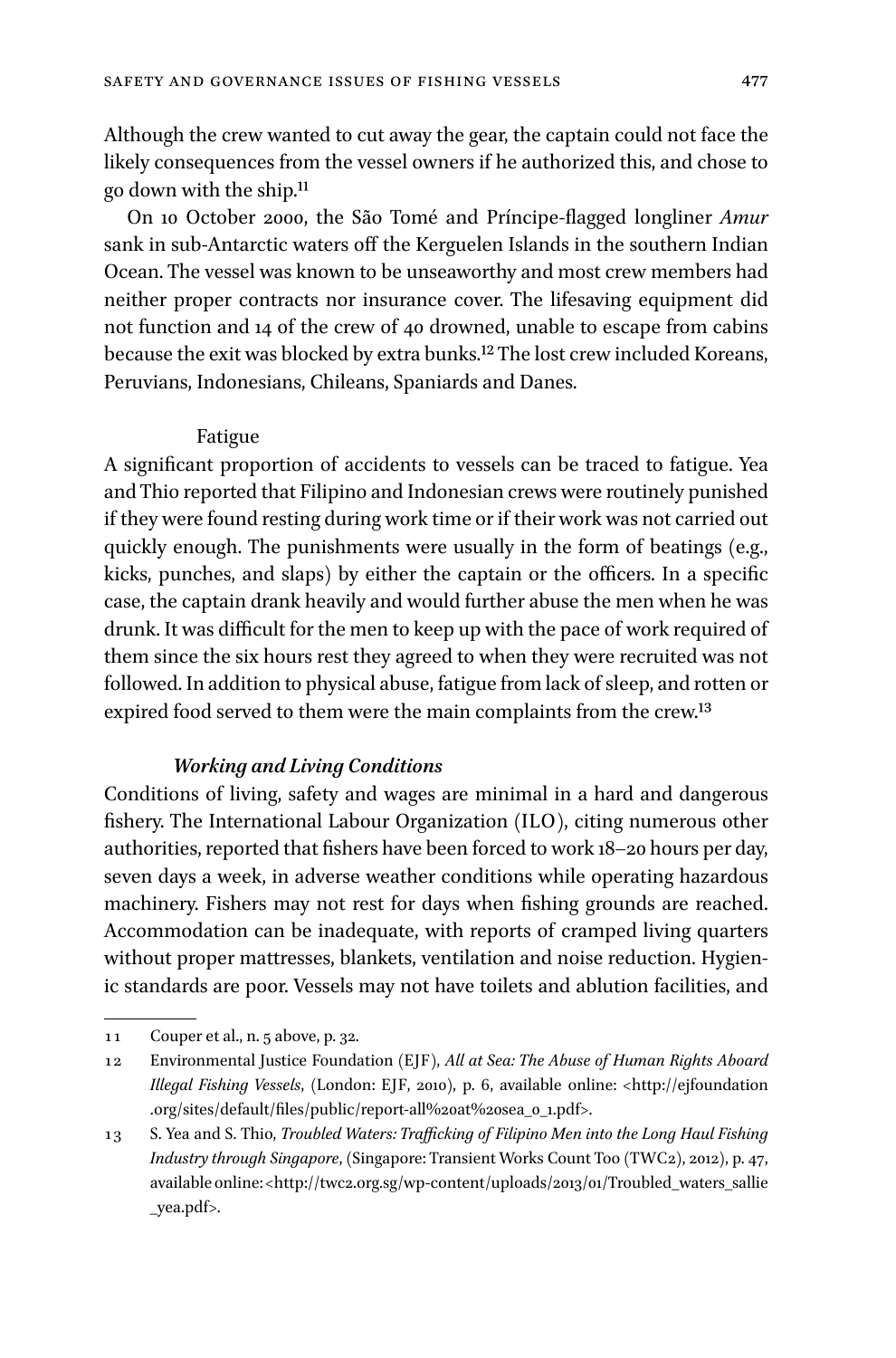fishers can be required to wash on deck in saltwater. In some instances food is scarce and fishers have had to survive on fish bait and rice, or rotten meat and vegetables. Freshwater can be also rationed.14

The International Transport Workers' Federation (ITF) targeted the "ruthless exploitation of migrant workers" in a statement concerning the death of 39 Burmese fishers onboard a Thai fishing fleet of six vessels. They had been left without fresh food and water for 75 days. It was alleged that the owner and captain had ordered their bodies to be thrown overboard.15 In 2011, the *Insang No 1* sank with the loss of 22 fishers from Vietnam, Indonesia, and the Philippines. Only one of the Vietnamese fishers was compensated for by a Hanoi-based employment company. It emerged from an inquiry in New Zealand that there were no proper contracts and each of those who were lost had earned in three months only between US\$270 and US\$1,350.16

# *Poor and Inadequate Living Quarters*

Poor living quarters have been documented by safety agencies such as the European Agency for Safety and Health at Work<sup>17</sup> and in marine accident reports by agencies such as the UK Marine Accident Investigation Branch.18 Concerns with vessels include poor design, old or inadequately maintained boats, cramped workspaces and dangerous machinery. Human and operational factors are closely intertwined; most obviously these include long working hours with associated high levels of fatigue and the increasing incidence of fishers working alone at sea.

Old and rusty, inside cargo hold and freezers take up most of the space, cabins for the crew are small without ventilation and space to move around, mess room for eating and recreation room non-existent, kitchen and pantries very dirty, water tank rusted, safety equipment such as

<sup>14</sup> International Labour Office, Special Action Programme to Combat Forced Labour, Sectoral Activities Department, *Caught at Sea: Forced Labour and Trafficking in Fisheries*, (Geneva: ILO, 2013).

<sup>15</sup> International Transport Workers' Federation (ITF), "ITF statement on horrific death of 39 Burmese fishers on Thai fleet," 2007, <[http://www.itfseafarers.org/maritime\\_news.cfm/](http://www.itfseafarers.org/maritime_news.cfm/newsdetail/1268/region/1/section/0/order/1) [newsdetail/1268/region/1/section/0/order/1](http://www.itfseafarers.org/maritime_news.cfm/newsdetail/1268/region/1/section/0/order/1)>.

<sup>16</sup> J. Bowermaster, "Slaves on the seas: Global fishing fleets and human bondage," *Takepart* (January 10, 2011), [<http://www.takepart.com/article/2011/01/10/slaves-seas-global-fishing](http://www.takepart.com/article/2011/01/10/slaves-seas-global-fishing-fleets-and-human-bondage) [-fleets-and-human-bondage](http://www.takepart.com/article/2011/01/10/slaves-seas-global-fishing-fleets-and-human-bondage)>.

<sup>17</sup> European Agency for Safety and Health at Work (EASHW), *Facts 38: Risk Assessment for Small Fishing Vessels* (Bilbao, Spain: EASHW, n.d.).

<sup>18</sup> Quoted in Couper et al., n. 5 above, p. 34.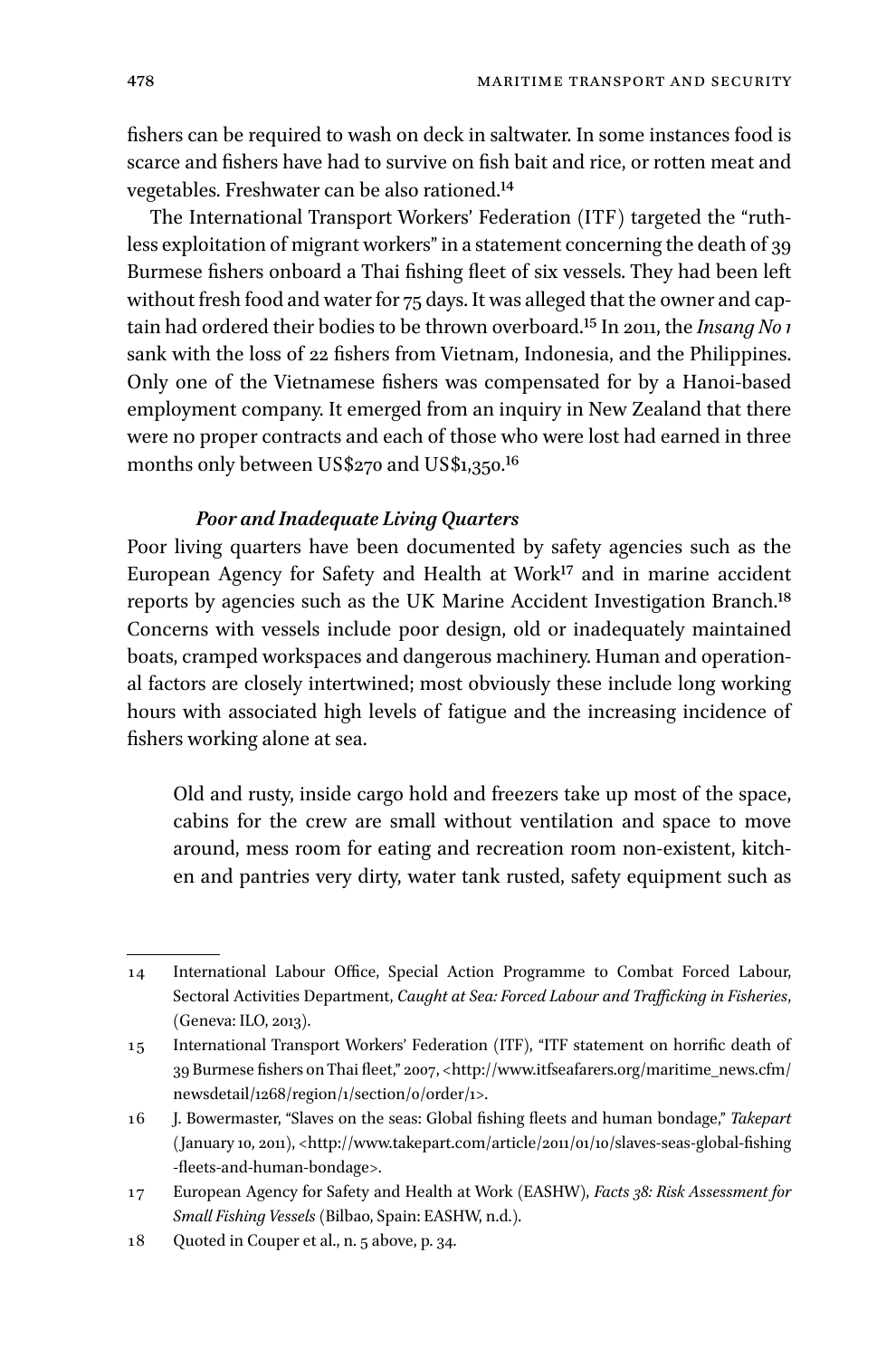radio, fire extinguishers, lifeboat or lifejackets are old and sometimes unusable.

Bruno Ciceri19

## *Migrant and Child Labor with Little or No Pay*

The only significant operating cost directly under the control of fishing companies is labor. In order to retain and increase profits with declining revenue, labor costs have been driven to the lowest possible levels. The methods of doing this have included reduced crewing, long hours, minimal food supplies, and, most of all, forcing into service untrained young men and boys from among the poorest people in poor countries.20

The differential in wages alone between countries and categories of worker is significant. For example, a fisher on a foreign vessel chartered in New Zealand is paid US\$6,700–11,600 per annum, while under the New Zealand flag he would get US\$60,000–80,000. In the United Kingdom, a deckhand on a trawler could expect to earn at least £25,000–35,000 per annum from working eight hours per day, seven days a week for 250 days at sea, whereas some Asian and fishers from flags of convenience (FOC) States would receive between US\$5,000 and US\$10,000 per annum for longer periods of work. In the UK instance, there are also overtime payments, leave pay and possibly catch bonuses, as well as social security advantages. In the second example there are normally no add-ons, only deductions covering job fees, travel and sometimes even items of food and provisions, and the contracts might not hold good in practice. The agreements made in relation to conditions onboard and work fall into two categories, verbal and written, but many are combinations of the two where it suits the employers.<sup>21</sup>

Taiwan is an important fishing nation with some 300,000 full-time fishers. It is a prime example of the implications of the globalization of fisheries. The distant-water sector is almost totally dependent on migrant crews from mainland China, Vietnam, the Philippines, and Indonesia, a proportion of whom arrive via Thailand and Singapore. Many of the ships are under FOC, including those of Honduras, Equatorial Guinea, and Panama. These vessels fish worldwide for many months and even years at a time, unloading their catches in Singapore, Mauritius, the Canary Islands, South Africa, and transshipment at sea to motherships mainly destined to Japan.<sup>22</sup>

<sup>19</sup> Couper et al., n. 5 above, p. 139.

<sup>20</sup> Id., p. 3.

<sup>21</sup> "Fishing Industry," The *Maritimes: Magazine* of the Maritime Union of New Zealand, vol. 35 (Spring 2011), pp. 8–12, at p. 10.

<sup>22</sup> L. I-chia, "Agency seeks to attract talent to fishing," *Taipei Times* (August 6, 2013), available online: <[http://www.taipeitimes.com/News/Taiwan/archives/2013/08/06/2003569055>](http://www.taipeitimes.com/News/Taiwan/archives/2013/08/06/2003569055).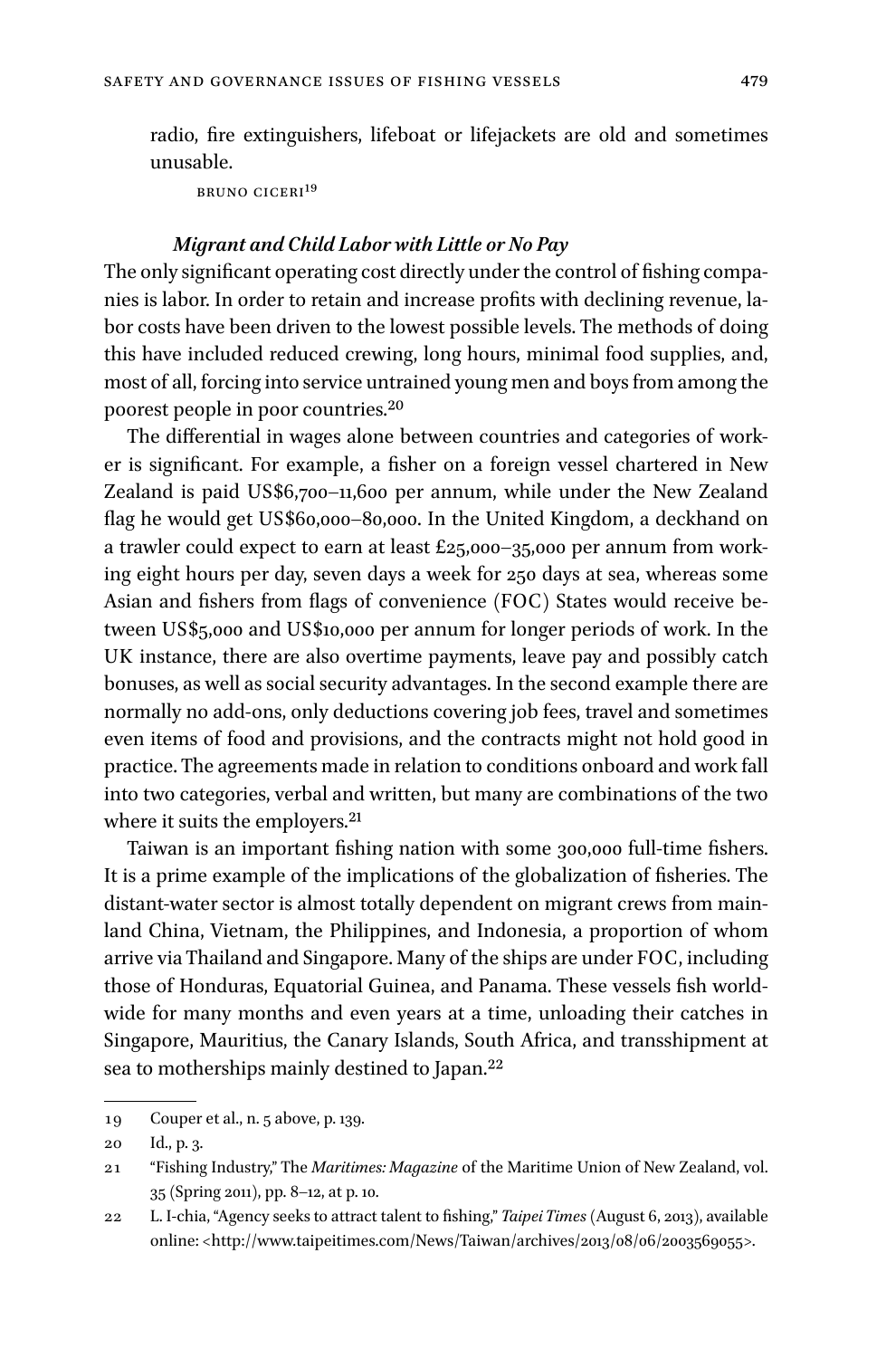Thailand's recruitment of workers in the fishing sector remains largely based on informal processes that often lead to abuse and foster human trafficking. Many fishers are sold to fishing boat owners at a certain price per head, the *ka hua*—the cost charged by traffickers and paid by fishing boat representatives for trafficked fishers. A trafficked fisher must thereafter work to pay off the *ka hua* before being paid any wages. Depending on the amount of the *ka hua*, a trafficked fisher could be working from one month to as long as six to eight months before earning any retained wages. In some cases, depending on the predilection of the boat captain and/or owner, trafficked fishers are kept working on boats for years without pay.23

In September 2005, ten Indonesian fishers scaled the port company's security fence in Port Nelson, New Zealand, seeking protection from the abuse and inhumane conditions onboard the *Sky 75*, a Korean-registered fishing vessel over 30 years old. The crew complained of constant verbal and physical abuse and excessively long working hours. They had been fed bad food, with rotten meat and vegetables. They slept twelve to a cabin, had no blankets, and for washing were told to stand on deck and "shower" in the waves. There were no medical provisions onboard, or protective clothing, and the crew gave the example of one of their members who crushed his arm in some machinery and was told to carry on working without treatment. In addition to the indignity and discomfort of their working and living conditions, the crew had not been paid since joining the vessel in July 2005. Each had paid over US\$600 to a Jakarta manning agent to secure their jobs.24

The Environmental Justice Foundation (EJF) study from Senegal reported that in fisheries transshipment operations, motherships, often freezer trawlers from Korea, took onboard pirogues (small boats) along with young fishers from Saint Louis to undertake line fishing for a period of three months in the maritime zones of Guinea, Sierra Leone, Gabon, Côte d'Ivoire and Angola before returning to Saint Louis after unloading the catch in the Canary Islands. EJF staff found Senegalese crew as young as fourteen aboard the *Marcia 707,* a South Korean-flagged support vessel, in Sierra Leone waters. When EJF officers boarded the ship they found a makeshift structure used to house up to 200 people, including children working as fishers in cramped and unsanitary conditions. The young boys told the officers about how they had been picked

<sup>23</sup> International Organization for Migration (IOM), *Trafficking of Fishermen in Thailand* (Bangkok: IOM, 2011), p. 7, available online: <[http://www.aidsdatahub.org/sites/default/](http://www.aidsdatahub.org/sites/default/files/publication/Trafficking_of_Fishermen_in_Thailand_2011.pdf) [files/publication/Trafficking\\_of\\_Fishermen\\_in\\_Thailand\\_2011.pdf>](http://www.aidsdatahub.org/sites/default/files/publication/Trafficking_of_Fishermen_in_Thailand_2011.pdf).

<sup>24</sup> ITF, *Out of Sight, Out of Mind: Seafarers, Fishers and Human Rights*, (London: ITF, 2006), p. 23, available online: <[http://www.itfseafarers.org/files/extranet/-1/2259/humanrights](http://www.itfseafarers.org/files/extranet/-1/2259/humanrights.pdf) [.pdf](http://www.itfseafarers.org/files/extranet/-1/2259/humanrights.pdf)>.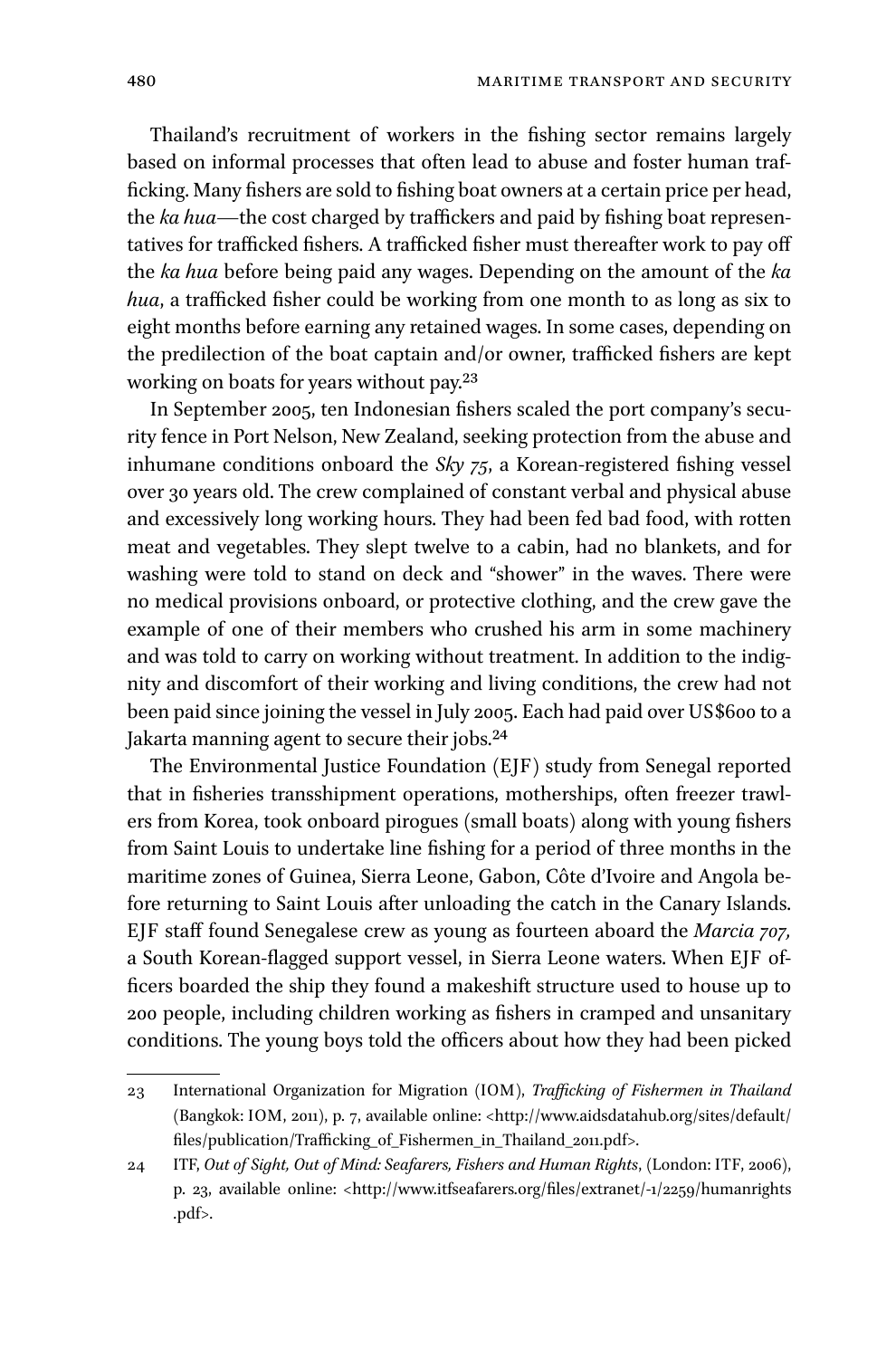up by the South Korean vessel in Senegal and were forced to work on the boat for three months at a time.<sup>25</sup> These fishers also included children who changed their date of birth on their identity cards to make them eligible for work. After fishing till midnight, fishers spent nights onboard the mother vessel in cramped sleeping facilities. They had poor quality food, inadequate drinking water, unhealthy living conditions onboard, and were denied medical treatment ashore at times when urgent attention was needed.26

# *Illegal, Unreported and Unregulated Fishing*

Migrant fishers have also been exposed to risks from involvement in illegal, unreported and unregulated (IUU) fishing. This is on a colossal scale and it impacts fishers and fishing communities. Most of the IUU fishing in the Southern Ocean is financed by two or three international syndicates whose chartered vessels fish throughout the season and transship catches to reefers for processing and onward transport to markets. The ships operate mainly under an FOC and their crews are migrant fishers with skippers from South Korea, Russia, the United States, and Europe. IUU fishing accounts for lost revenue to the legitimate fishing industry of up to US\$23.5 billion per year. In Africa, the losses are around US\$1 billion, which is a huge sum for poor communities reliant on fishing revenues and a source of protein.

The beneficial owners of vessels regularly engaged in IUU fishing are likely to be untraceably hidden behind corporate veils. The fishing craft are often old and unseaworthy, although fitted with modern gear and usually registered under an FOC. With the exception of the skippers, the crews are generally drawn from poorer areas of low-income countries. The driving forces include combinations and permutations of greed of the owners, an oversupply of fishing vessels that is partly the result of government subsidies, scarcity of high-value fish because of overfishing, and either no or minimal punishments for owners, and the abandonment of crews if vessels are arrested.<sup>27</sup>

#### *Reactions by Fishers to Conditions*

Periodically, fishers, as well as jumping ship, engage in mutiny and sometimes murder at sea. In 2007, *Shengen 168* (58 GRT), which had a Taiwanese owner, captain and engineer, and an Indonesian crew, came under suspicion and was

<sup>25</sup> K. Higginbottom, "Fishy business," *Seafarers' Bulletin (ITF)*, no. 21 (2007): 18–19, available online: <<http://www.itfseafarers.org/files/publications/3820/SB07En.pdf>>.

<sup>26</sup> D. Pepper, *Fishing the Coast: A Life on the Water* (Madeira Park, BC: Harbour Publishing, 2013).

<sup>27</sup> Couper et al., n. 5 above, p. 79.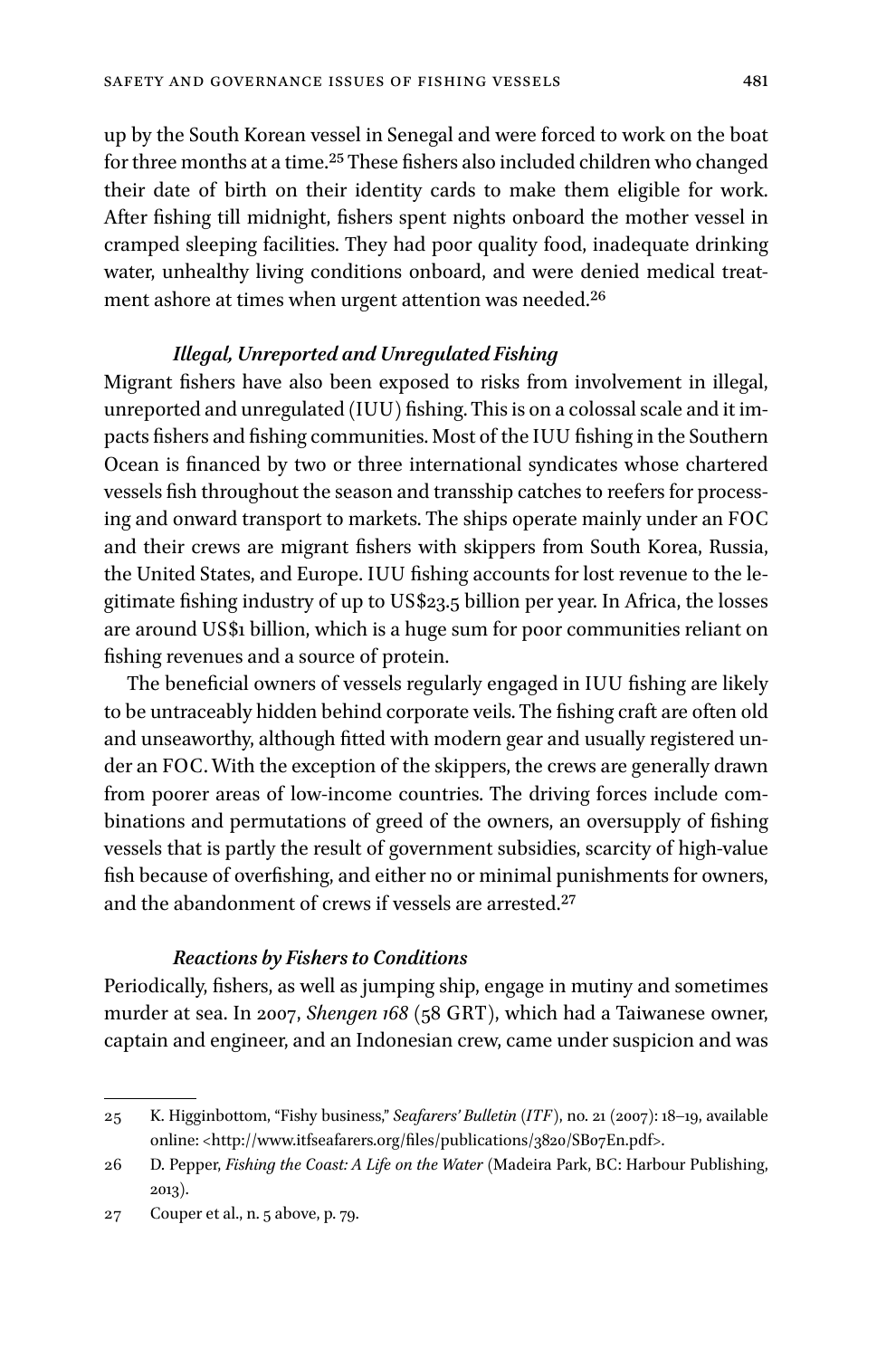intercepted by an Indonesian navy patrol off Papua Province, Indonesia. They found eight Indonesians onboard and the body of the captain, but the three Taiwanese officers were missing. The Indonesian fishers were arrested under suspicion of mutiny and murder.<sup>28</sup>

In 2011, the seven Burmese crew (average age 25 years) of the Thai-owned *Supoporn* mutinied. The crew had been trafficked into service and some were on their first trip. The vessel avoided ports for over five months via transshipping at sea. The mutineers killed the Thai captain and chief engineer. They sailed the ship close to Phuket in Thailand with the intention of leaving the vessel at sea and swimming ashore. The engines failed farther offshore and while the ship was drifting the Thai Coastguard boarded the vessel. They found the galley was splattered with blood, but the bodies of the captain and chief engineer were not found.29

# *Reaction by Authorities to Illegal Fishing*

Fishers have been arrested unfairly and treated badly when a vessel has been caught fishing or landing fish illegally. Many suffer years of detention. This is especially so when the vessels have been fishing in areas where there are disputes among States over territorial possessions. In these circumstances, all the contending countries use fishers as proxies in their ongoing disputes with other countries.30

Filipino handline fishers are frequently detained by Indonesian authorities for fishing illegally in Indonesian waters. Detention can last from two to six months. Workers interviewed who have been detained there in the past reported that the conditions in detention cells are poor, especially the food. While detained, they have no means of communicating with their families, and they are also unable to support their families financially. Handliners who had been released stated that this happened after they sought the help of the Philippine consul in Indonesia. At present, hundreds of Filipinos are still detained in Indonesian jails for illegal fishing.

<sup>28</sup> Id., p. 170.

<sup>29</sup> S. Tongder and N. Chisunkanokwat, "Rebellious crew chop cruel captain and ships engineer to death," *Phuket Wan Tourism News* (14 October 2011), available online: <[http://](http://phuketwan.com/tourism/phuket-mutiny-rebellious-crew-chop-cruel-captain-ships-engineer-death-14855/) [phuketwan.com/tourism/phuket-mutiny-rebellious-crew-chop-cruel-captain-ships](http://phuketwan.com/tourism/phuket-mutiny-rebellious-crew-chop-cruel-captain-ships-engineer-death-14855/) [-engineer-death-14855/](http://phuketwan.com/tourism/phuket-mutiny-rebellious-crew-chop-cruel-captain-ships-engineer-death-14855/)>.

<sup>30</sup> B. Ciceri, "Fishermen, the forgotten seamen," *People on the Move*, no. 85 (April 2001); B. Ciceri, "In search of new standards and foreign fishers on board Taiwanese fishing vessels," paper for Far East ICMA Regional Conference, 7–11 March 2005.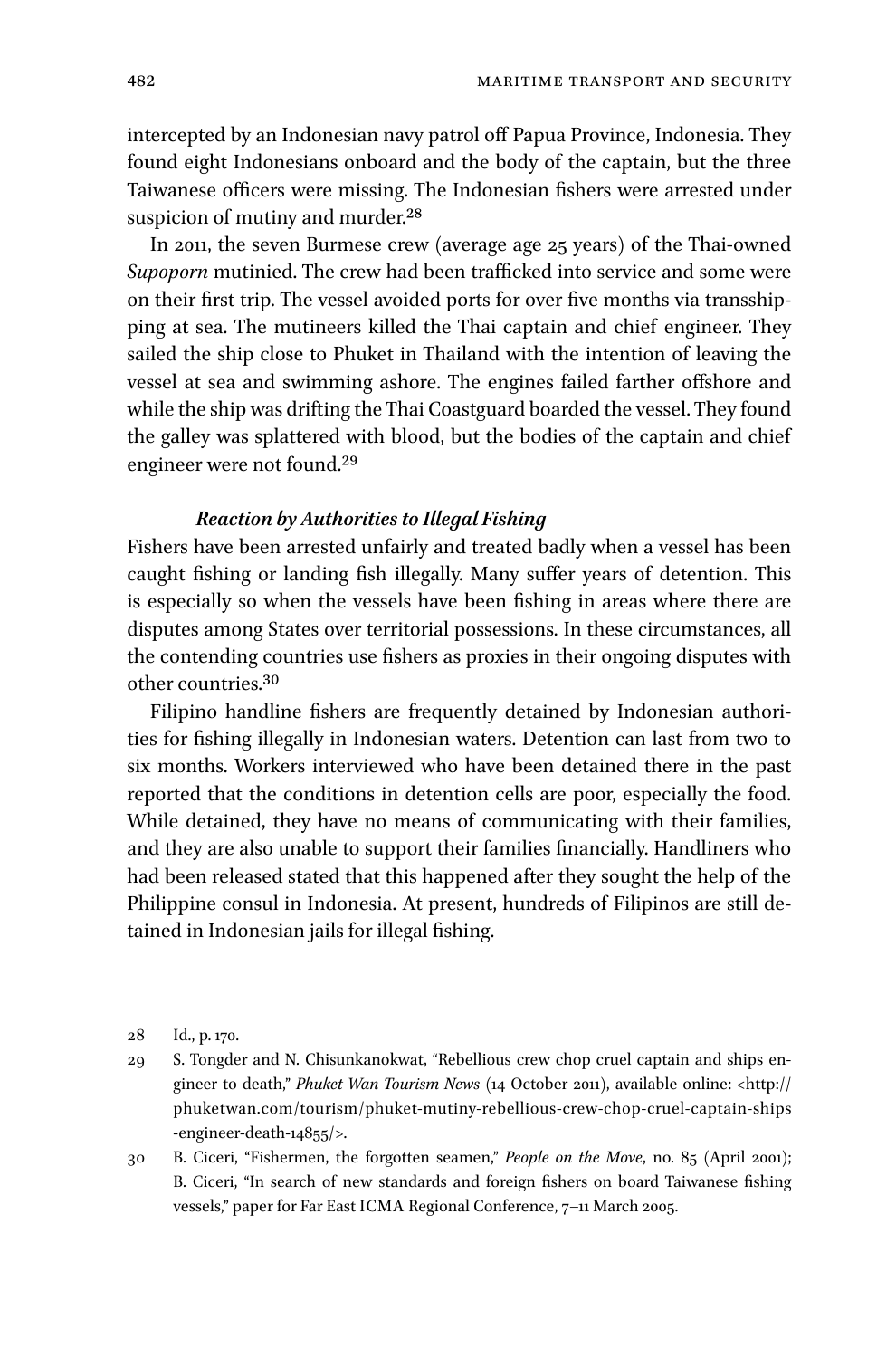Several fishers reported that they were not aware that their boat was fishing illegally in Indonesian waters until they were detained. Some reported that the boatowner assured them that the voyage would be legal (either through avoiding Indonesian waters or by registering legally) only to find out that they had been deceived.<sup>31</sup>

The treatment of these fishers can include detention without trial for a long period. For example, "[s]everal Myanmar fishermen spent over a year in a jail in India after they had accidentally drifted into Indian waters and were arrested. Charges were dropped against them."32 These disputes are widespread and periodically result in the death of fishers.

#### *Needs for Training and Enforcement of Regulations*

On many vessels, lack of training, especially with respect to migrant crews working with foreign skippers, has safety implications. Apart from lack of knowledge and competence on the general working practices onboard and procedures in emergency situations such as fire onboard, operation of heavy machinery on open decks, especially in bad weather, has led to serious injuries and fishers even being swept overboard. According to some Taiwanese skippers, migrant fishers working on Taiwanese fishing vessels are not required to be trained in Taiwan, but rather the onus is on the recruiter to ensure they recruit trained crew.33 It is doubtful that most are trained. In the case of the many that are trafficked and smuggled onboard, most have not even set foot onboard a boat prior to that, let alone having had training.

Enforcement of national and international laws is paramount to ensure the safety of fishers as well as that of the vessels. While some vessel owners in developed nations circumvent laws to employ foreign fishers sacrificing some of their rights and safety in the process, others in developing countries that have little restriction on such practices, forgo adequate maintenance of vessels and neglect proper treatment of fishers. Without enactment of relevant international laws and the enforcement in spirit of such and any available national instruments, the safety and security of fishers and vessels is seriously

<sup>31</sup> Verité, "Research on Indicators of Forced Labour in the Supply Chain of Tuna in the Philippines," (Amherst, MA: Verité, n.d.), available online: [<https://www.verite.org/sites/default/](https://www.verite.org/sites/default/files/images/Research%20on%20Indicators%20of%20Forced%20Labor%20in%20the%20Philippines%20Tuna%20Sector__9.16.pdf) [files/images/Research%20on%20Indicators%20of%20Forced%20Labor%20in%20the](https://www.verite.org/sites/default/files/images/Research%20on%20Indicators%20of%20Forced%20Labor%20in%20the%20Philippines%20Tuna%20Sector__9.16.pdf) [%20Philippines%20Tuna%20Sector\\_\\_9.16.pdf](https://www.verite.org/sites/default/files/images/Research%20on%20Indicators%20of%20Forced%20Labor%20in%20the%20Philippines%20Tuna%20Sector__9.16.pdf)>.

<sup>32</sup> A. Kadfak, N. Bennett and R. Prugsamatz, *Scoping Study on Migrant Fishers and Transboundary Fishing in the Bay of Bengal*, BOBLME-2012-Ecology-03 (Phuket, Thailand: Bay of Bengal Large Marine Ecosystem Project (BOBLME), 2012), pp. 43–44.

<sup>33</sup> A. Jaleel, Interviews with fishers and personal observations in Taiwan, April 2016.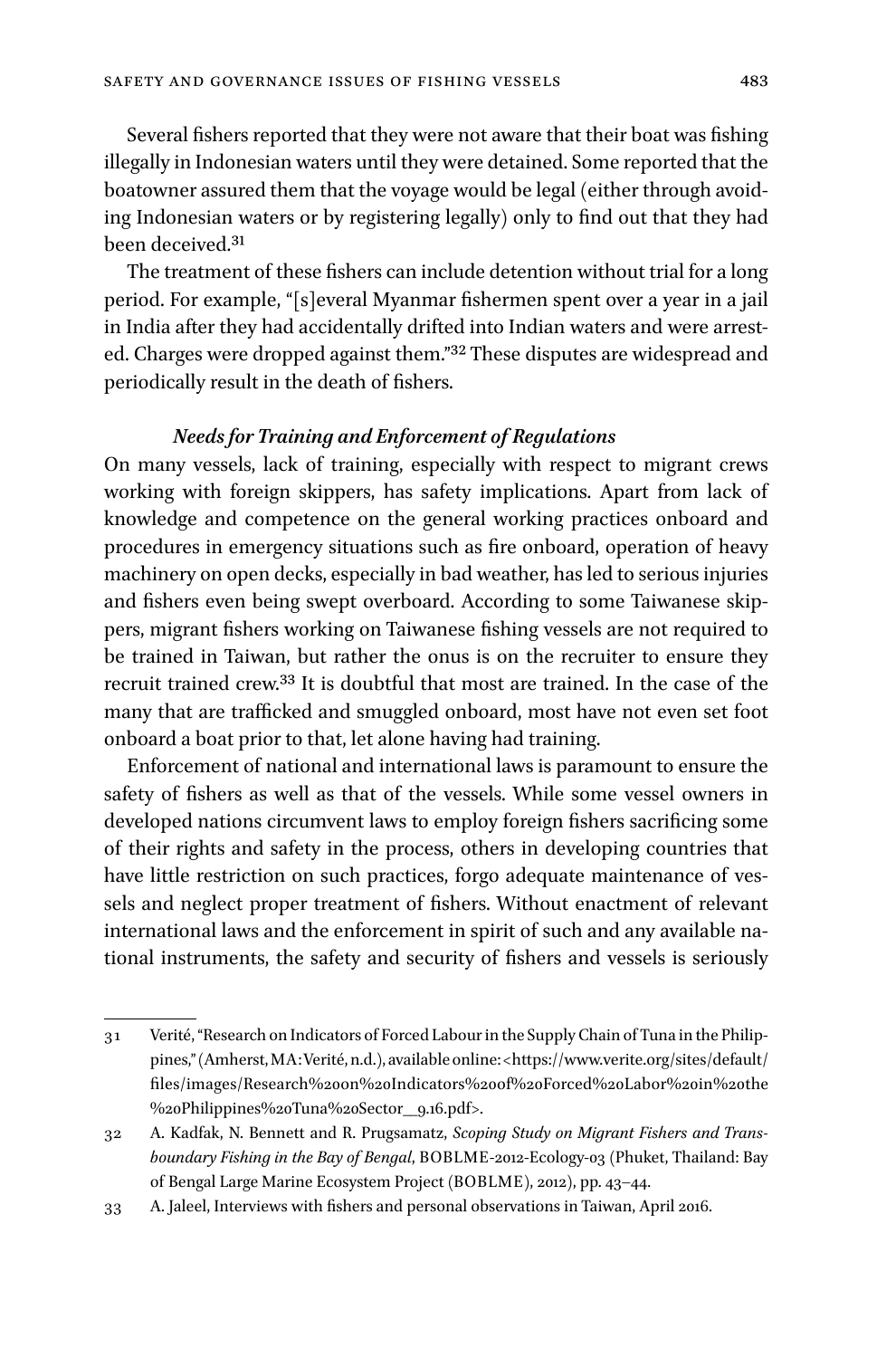compromised. In some countries, although the system is in place for the inspection and regular monitoring of fishing vessels and the training of crew, in reality there is a great shortfall in implementation.<sup>34</sup> Creating awareness and giving assistance to fishers on the various provisions to safeguard their safety and rights will help towards better enforcement and protection. Such instruments include the International Convention on Standards of Training, Certification and Watchkeeping for Fishing Vessel Personnel (STCW-F),35 the 2007 Work in Fishing Convention,36 the International Convention on the Safety of Life at Sea (SOLAS), <sup>37</sup> the 1982 United Nations Convention on the Law of the Sea (UNCLOS), and many legal instruments of the Food and Agriculture Organization of the United Nations (FAO). Assistance and advice can be obtained through groups such as trade unions and seafarers' missions. However, the representatives of these bodies have no authority to board vessels. Therefore, what is essential is that the authorities of port States, flag States, and the fishers' home States monitor and enforce legal requirements on fishing vessels.

#### *Regulating the Unseen*

The issues of safety, training, and safe work have been recognized in the industry and administration for a long time. There are several national, regional and supra-national guidelines, norms and national laws in place. The United Nations, through the FAO, the ILO, the International Maritime Organization (IMO), and the World Health Organization (WHO), have worked to improve safety and health in this sector. The European Union has a framework for fishing safety for its member States. All these initiatives aim to achieve their effects through national and international regulation and control. The most recent instrument, the ILO's 2007 Work in Fishing Convention,<sup>38</sup> has been ratified by only ten countries, with Lithuania being the latest to do so in November 2016.<sup>39</sup>

<sup>34</sup> A. Jaleel, Interviews with fishers and personal observations in Malaysia and Taiwan, April 2016.

<sup>35</sup> International Convention on Standards of Training, Certification and Watchkeeping for Fishing Vessel Personnel (STCW-F), adopted 7 July 1995; entered into force 29 September 2012.

<sup>36</sup> Work in Fishing Convention, 2007 (No. 188), adopted at Geneva, 96th ILC session (14 June 2007).

<sup>37</sup> International Convention for the Safety of Life at Sea, 1 November 1974 1184 *United Nations Treaty Series* 278 [SOLAS].

<sup>38</sup> See Work in Fishing Convention, n. 36 above.

<sup>39</sup> ILO, Ratifications of C188—Work in Fishing Convention, 2007 (No. 188), available online: [<http://www.ilo.org/dyn/normlex/en/f?p=NORMLEXPUB:11300:0::NO::P11300](http://www.ilo.org/dyn/normlex/en/f?p=NORMLEXPUB:11300:0::NO::P11300_INSTRUMENT_ID:312333) [\\_INSTRUMENT\\_ID:312333>](http://www.ilo.org/dyn/normlex/en/f?p=NORMLEXPUB:11300:0::NO::P11300_INSTRUMENT_ID:312333).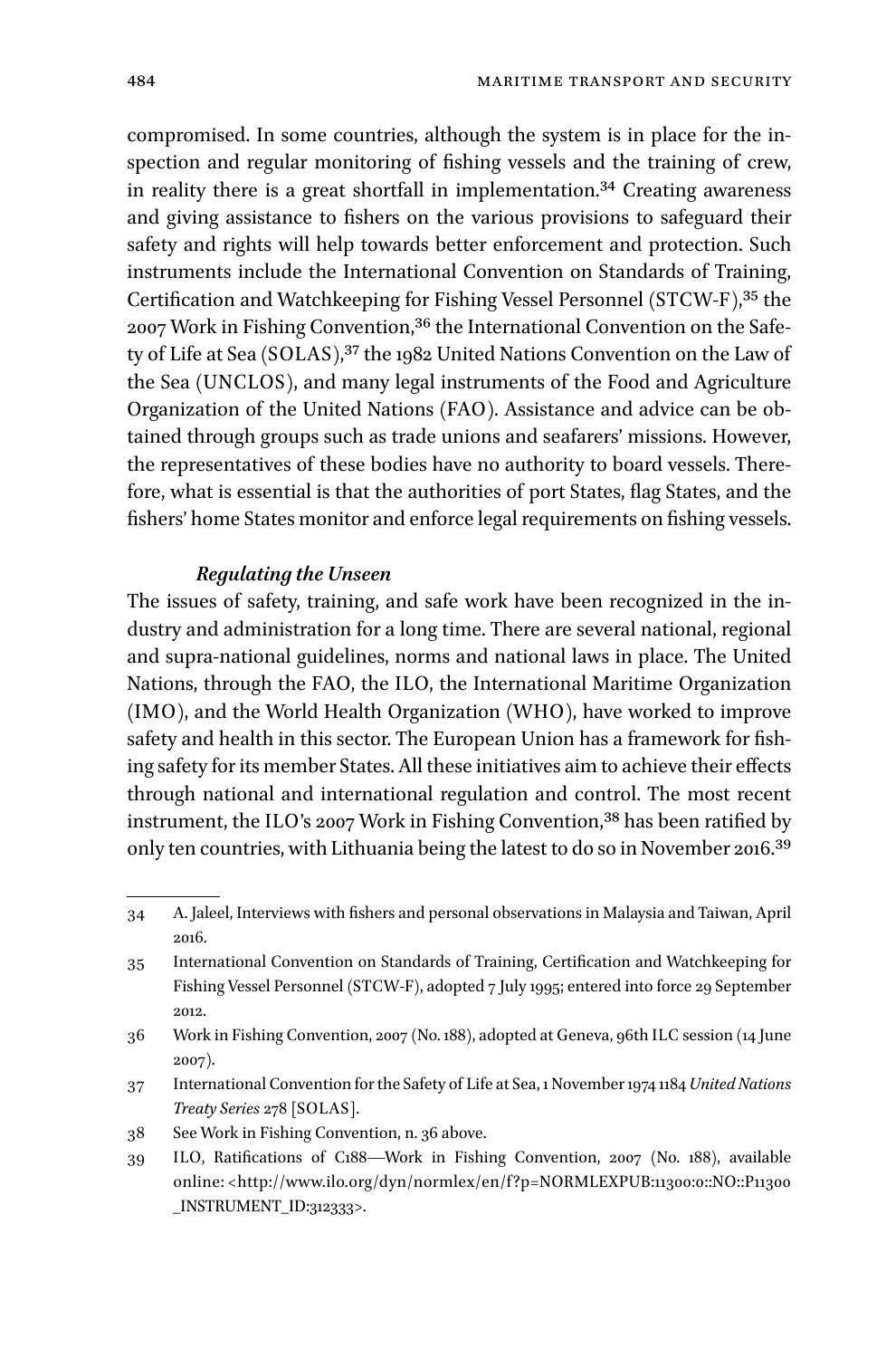The number of fishing vessels not registered under the IMO or FAO requirements could probably be in the millions. These are small craft, of less than 100 tons, that apart from not having an IMO number, may not even be registered. This makes it extremely hard to trace their activities and impose control. In addition, there are artisanal or subsistence fishing craft, not motorized, that sustain a very large number of fisher folk who are typically considered poor, local to where they fish, engaged in what they consider to be traditional or cultural practices and do not sell their catch in commercial quantities to others. In India alone, the artisanal or subsistence sector, which includes those who engage in fishing directly as well as those who are ashore engaged in sorting, drying and selling, is said to be in the region of five million people.40

While safety in the fishing industry remains a concern, there is a considerable body of work in the parallel world of shipping from which many lessons can be learned and applied, particularly in the areas of crew safety and wellbeing, flag State and port State control functions in support of maintaining international standards, training and education, addressing the use of drugs and alcohol in the workplace, working hours and fatigue issues, among a wide range of other issues.

Several countries are actively encouraging the growth of deep-sea fishing or the wild catch industry. The reasons for doing this include food security, maintaining employment, political needs of governments that wish to be seen as maintaining traditions, and justifying and growing a presence in different parts of the oceans to acquire commercial benefits. In many countries, fishing has taken on a romantic image of maritime folklore of resilience, living with the elements, physical toughness in a man's world, and disregard for rules but a high regard for being able to survive where no other support is available.

#### **Developing and Developed Nations**

While most of the developed countries have good fishery management regimes in place, some of them also have large deep-water fishing fleets that participate in large-scale harvesting of the high seas and coastal waters of other countries far from home. In this section, we provide examples of two countries, one developed (Australia) and one developing (Maldives), who display good fisheries management practices.

<sup>40</sup> P. Chatterjee, Secretary of the National Fishworkers' Forum, at the National Tripartite Workshop on Work in Fishing Convention No. 188, World Forum for Fisher Peoples, Organized by the Government of India and ILO at Goa, 8–9 February 2013.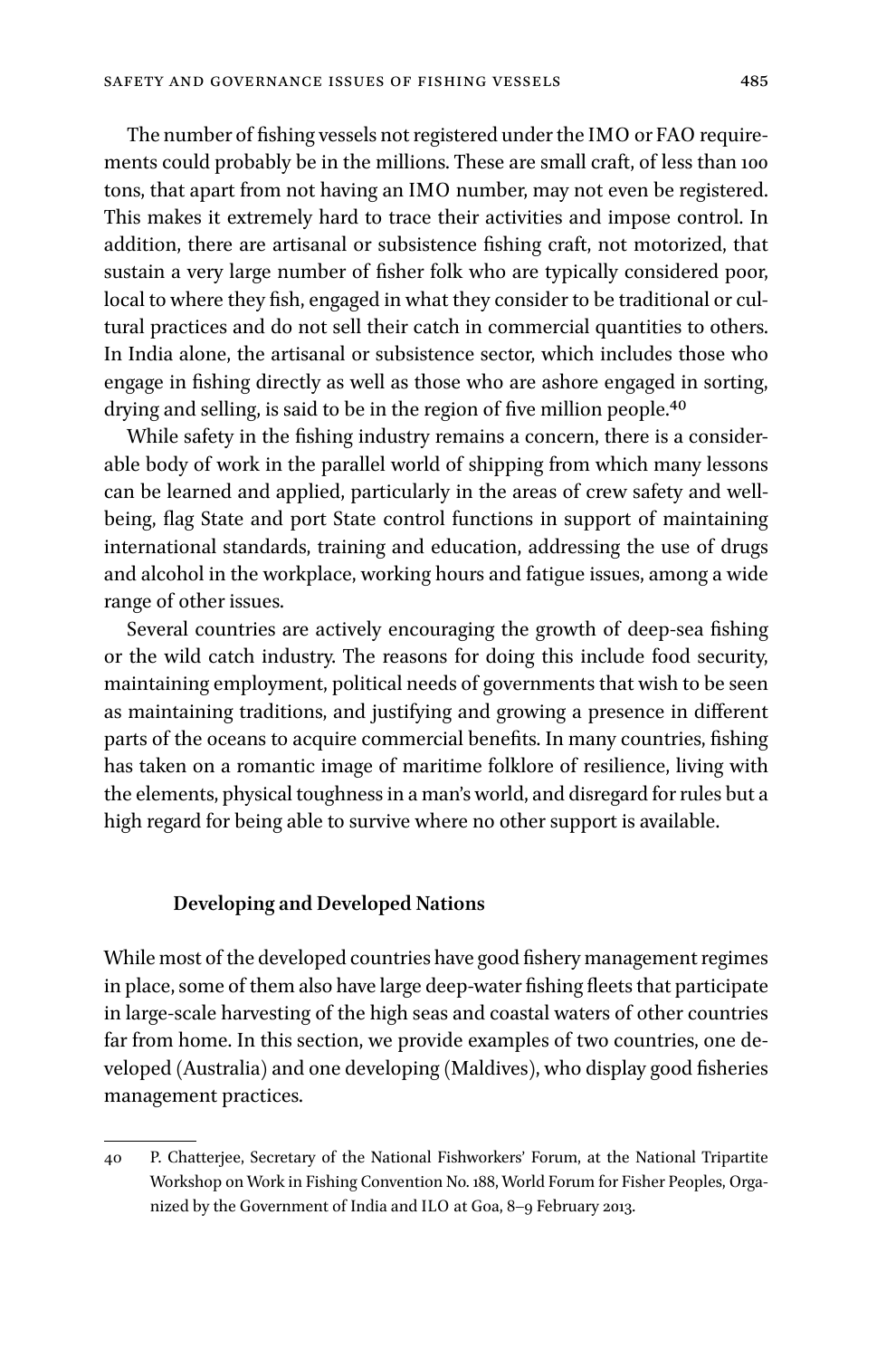### *Example of a Developed Nation*

In many countries, as local fish stocks have been depleted, governments have imposed quotas and limits on the fishing season as well as areas where fishing may take place. Australia, for example, has greatly increased the number of marine reserves in its EEZ. Australia is not a prominent fishing nation when compared to countries like Japan, Taiwan, China, Norway, or Spain, but it has a very strong record in integrated marine resource governance, management and control functions. It has an effective port and flag State control regime for fishing vessels and maintains extensive marine park and marine reserve areas, more than many other nations. The Great Barrier Reef Marine Park, one of several marine parks defined and managed by the country, remains an iconic example of diverse types of marine resource management. Its control of fishing vessels operating in its managed waters has been effective in limiting IUU operations. Australia effectively manages its safety responsibility on its domestic fishing vessels with investigations conducted when accidents are reported and the lessons shared across the industry.

Depleted stocks, coupled with the reduced fishing season that has been introduced by Australia to preserve marine stocks, has unfortunately led to more intensive operations to increase catch where and when fishing is allowed, which in turn leads to fatigue and continued work in extreme conditions. The requirement for voyage reporting by fishing operators has led to a fear of sharing knowledge of productive areas with competitors.

The Tasmanian fishing industry experiences some of the most extreme weather conditions in its operations in high southern latitudes. It can be expected that the incidence of operational injuries and near misses is high. However, direct data on this sector of the industry is scant. Safe Work Australia reports on the fishing industry in combination with agriculture and forestry.<sup>41</sup> This means that the statistics relating to one of the most dangerous occupations, consistently shown to be so by international reports, are subsumed within the two other most dangerous industries in Australia. In Tasmania, the fishing industry is under the jurisdiction of the *Workplace Health and Safety Act 1995*, as well as the *Marine and Safety Act 1997*. The location of the work, however, is remote and no observers exist to make independent reports. Any presence of alcohol or drugs to sustain this work escapes detection. These issues are of serious consequence to the industry. If reported, the costs of operations could rise through increases in insurance premiums and lost time. Indeed, if the nature

<sup>41</sup> Safe Work Australia, "Agriculture, forestry and fishing statistics," available online: <[http://](http://www.safeworkaustralia.gov.au/sites/swa/statistics/industry/agriculture-forestry-fishing/pages/agriculture-forestry-fishing) [www.safeworkaustralia.gov.au/sites/swa/statistics/industry/agriculture-forestry-fishing/](http://www.safeworkaustralia.gov.au/sites/swa/statistics/industry/agriculture-forestry-fishing/pages/agriculture-forestry-fishing) [pages/agriculture-forestry-fishing>](http://www.safeworkaustralia.gov.au/sites/swa/statistics/industry/agriculture-forestry-fishing/pages/agriculture-forestry-fishing).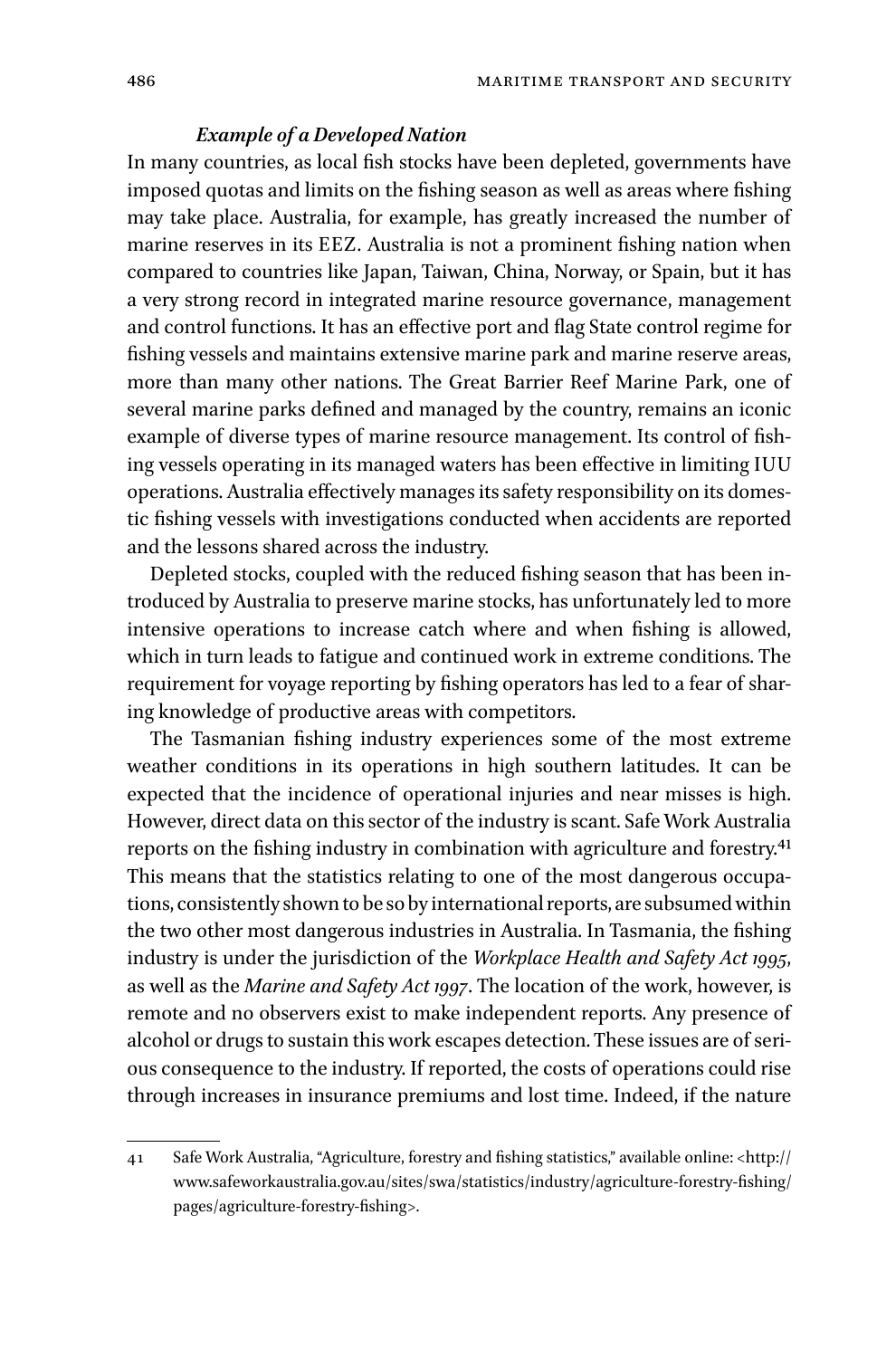of the work became too widely known, demand for the product may well suffer, as wool-producing sheep farmers in Australia have seen from the controversial animal husbandry practice of mulesing sheep.

In Australia, the tightening of the regulatory system and imposing of a licence system to fish have resulted in a reduction of the number of operational boats. These numbers are expected to continue to diminish as the industry does not attract new entrants through high financial barriers to entry as well as the nature of the work.

This is also an industry that is purely male on the water.<sup>42</sup> Any female participation is on shore. This construct leads to an industry culture that is quite unique. Fishers have always considered the possibility of inspection of their workplace as an intrusion into their professionalism. This is reflected in their attitude towards the use of personal protective equipment such as safety harnesses onboard, reflecting the perceived unique character of the industry as beyond the control of usual regulatory approaches, by those in it. In the study conducted by Huntir, fishers objected to the cost of flag State surveys as well as what they called the "unnecessary regime," the suitability of surveyors, and the value of external verification provided by the process. It is worth noting that the safety aspects of commercial shipping and recreational ocean yachting is well regulated. Pollnac and Poggie provide a good overview of personality traits of successful fishers<sup>43</sup>

# *Example of a Developing Nation***44**

The Maldives provides a positive example of a developing nation because a large section of its working population is engaged in the fishing industry, its only commercially exported commodity is fish, and it is one of the few nations that practice totally selective fishing, while at the same time embracing the spirit of UNCLOS where its EEZ is not leased out, but utilized by its own fishing communities.

An artisanal or small-scale fishery is a form of fishery carried out by a vast number of fishing communities around the world. Because it is small scale and

<sup>42</sup> A. Huntir, "Finders keepers: Exploring professional culture within the commercial fishing industry in Tasmania" (MBA diss., Australian Maritime College, Tasmania, 2005).

<sup>43</sup> R. Pollnac and J. Poggie, "Happiness, well-being and psychocultural adaptation to the stresses associated with marine fishing," *Human Ecology Review* 15, no. 2 (2008): 194–200.

<sup>44</sup> This section is based upon information provided by the Transport Authority of the Maldives, the Maldivian Coast Guard, one of the most experienced naval architects in the country and the personal knowledge and experiences of one of the authors. It is also substantiated by information from the Ministry of Fisheries and Agriculture of the Maldives.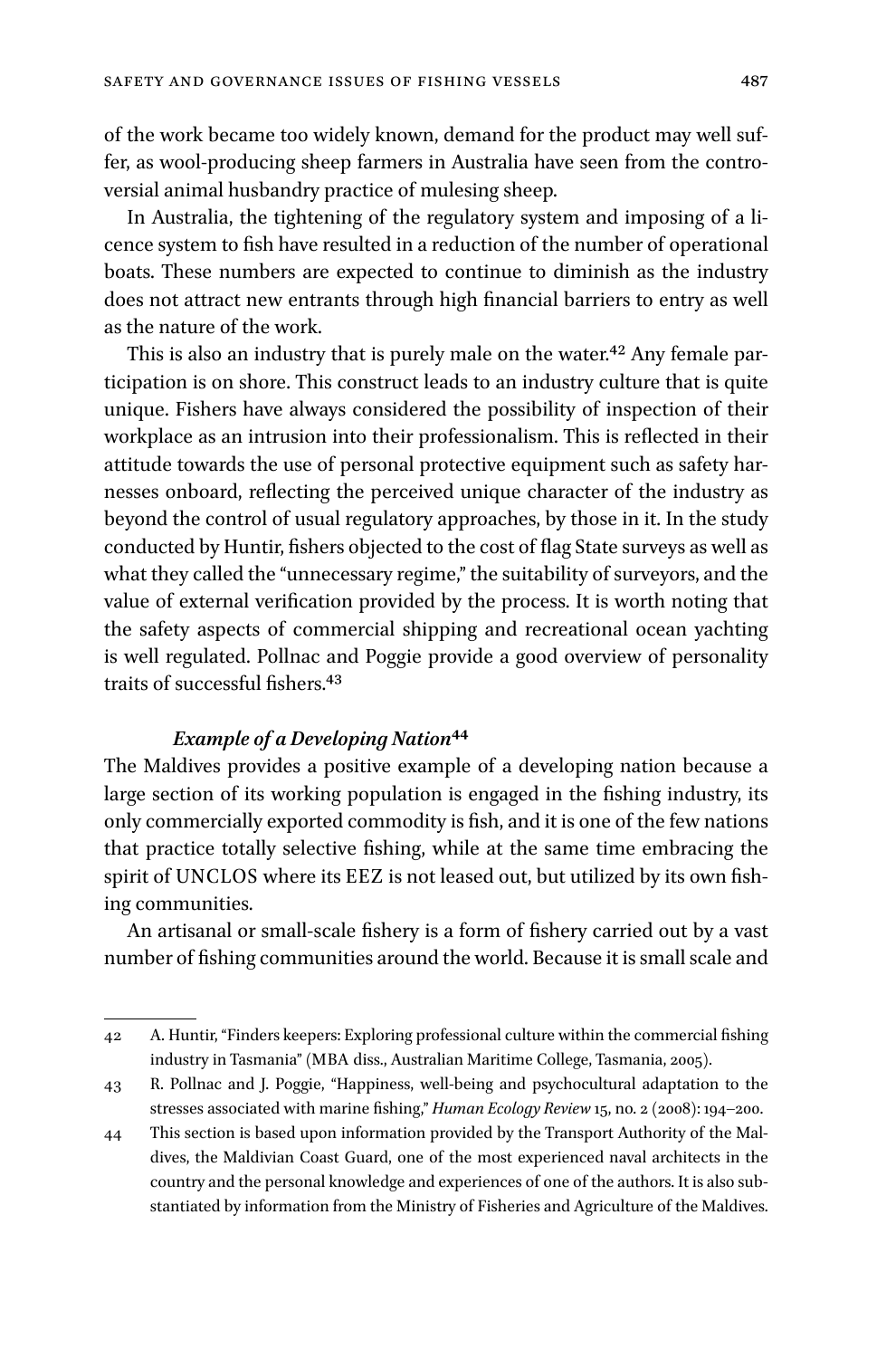often for subsistence or small community markets, safety is often in hindsight and it remains unregulated to a great extent. While the small craft are often rudimentary in build, with open decks and minimum safety equipment at best, they venture out to sea braving unpredictable conditions. The Maldives is a nation where most of its fishing fleet is involved in the small-scale fishery and most of its fish are caught by pole and line, and netting is prohibited.

A nation made up of over a thousand tiny coral islands with a population of less than 400,000, the people of the Maldives are heavily dependent on the sea for their livelihood. Fishing has always played a significant role in providing food and employment. Although it contributed about 25 percent of the national gross domestic product in the 1980s, due to the burgeoning tourism industry and the associated construction and other service industries, the contribution from fisheries has fallen to less than one-third of what it used to be.45 The employment percentage in the industry still remains significant, although not to the levels prior to the 1980s. In 2007, about seven percent of the nationwide workforce were fishers while the figure stood at 11 percent outside the capital, Malé.<sup>46</sup> In 2013, there were 9,554 fishers in the country.<sup>47</sup> While most of the 200 or so inhabited islands have fishing boats in which men go fishing, the women play an active role in fish processing once the catch is brought home. Although some islands may have alternate means of inter-island transport, even today in many cases fishing boats play a significant role in the travel and transport of people and goods. As such, fishers and fishing boats have been and will continue to remain an integral part in the lives of the Maldivians. Therefore, the safety of these fishing boats is paramount not only from the perspective of fishers' safety, but also the general public.

#### From Sail to the Motorized Fishing Boat

Fishing boats called *mas dhoani* were traditionally built using timber from the coconut tree. These were very robust, yet heavy and the speeds with sails were relatively low, especially in calm weather. In the 1970s, the first fishing boat was mechanized. Since then almost all pole and line fishing vessels are now motorized, except for some vessels used in trolling (*vadhu dhoani*). The industry has also seen the development of traditional fishing boats. Over the years it has

<sup>45</sup> A. Jaleel, "Maritime transport policy in the Republic of Maldives" (Ph.D. diss., Cardiff University, Wales, 2008).

<sup>46</sup> Ministry of Finance and Treasury, Maldives, *Statistical Yearbook of Maldives 2014* (Malé: National Bureau of Statistics, 2014).

<sup>47</sup> Ministry of Fisheries and Agriculture (MOFA), Maldives, *Basic Fishery Statistics, 2013* (Malé: MOFA, 2013), available online: <[http://www.fishagri.gov.mv/images/publications/](http://www.fishagri.gov.mv/images/publications/fisheries/2015/basic%20fisheries%20stat%20book%202013.pdf) [fisheries/2015/basic%20fisheries%20stat%20book%202013.pdf](http://www.fishagri.gov.mv/images/publications/fisheries/2015/basic%20fisheries%20stat%20book%202013.pdf)>.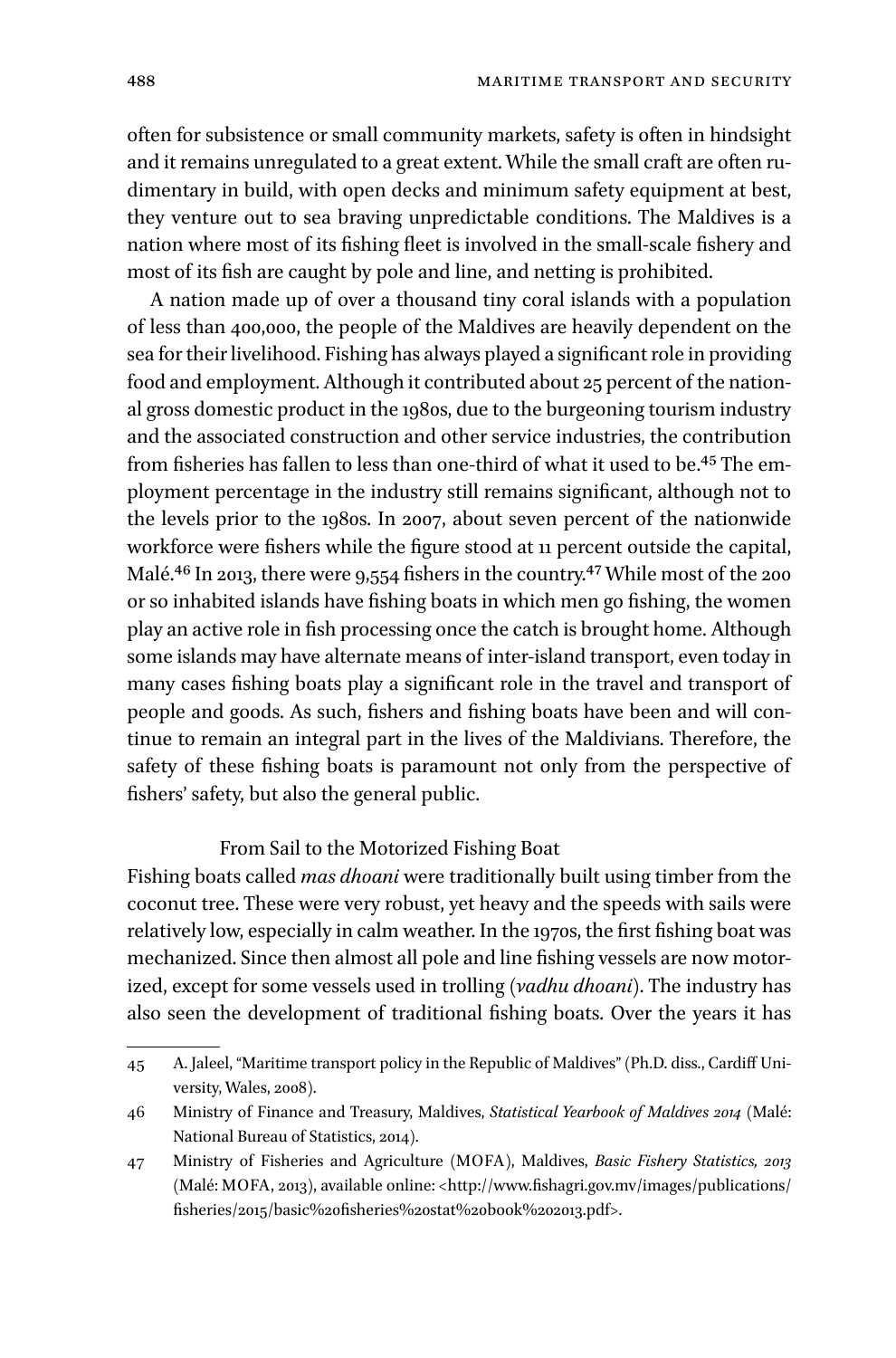

Figures 17.1–17.3 *Traditional mas dhoani, 2nd generation mas dhoani and 3rd generation mas dhoani* Source: Ministry of Fisheries, Agriculture and Marine Resources, Maldives, 2005.

witnessed three major changes with respect to design and size that facilitated more crew and longer periods of operations at sea.<sup>48</sup>

The traditional *mas dhoani* had a small platform in the aft where fishers stood fishing with their poles (Figure 17.1). The second generation was larger and also had a transom aft where more than a dozen people could fish simultaneously (Figure 17.2). The third generation, which had lengths over 30 m, had also accommodation for the crew (Figure 17.3). This meant that these vessels could stay out at sea for longer periods while the previous vessels usually left their harbors early in the morning and returned the same day.

#### Ensuring Safety

Before any fishing vessel is built, a boat identification number has to be issued by the Transport Authority. This has to be accompanied by a registered boatbuilder's certificate. Only then can the building commence. However, no plans need to be submitted to the Transport Authority. Currently, regulations are being drawn up that would mandate such drawings be submitted prior to building any vessel.<sup>49</sup> The new regulations, which have not yet been gazetted, when translated read "Regulations for Maldivian maritime vessels, built in the Maldives (15 January 2016),"50 categorize vessels into four main categories: (1) vessels below 8 m, (2) vessels between 8 m and less than 18 m, (3) vessels between 18 m and less than 30 m, and (4) vessels 30 m and above. Under these proposed regulations, vessels in category 1 can still be built without building plans, but must be built by or under the supervision of a registered boatbuilder or boatyard. Other categories need to be built by a registered naval architect

<sup>48</sup> Jaleel, n. 45 above.

<sup>49</sup> M. Saeeda, Vessel Registration Section, Transport Authority, Maldives, pers. comm., 19 April 2016.

<sup>50</sup> Transport Authority, Regulations for Maldivian maritime vessels, built in the Maldives (15 January 2016). (Malé: Transport Authority, 2016) (not gazetted at the time of writing).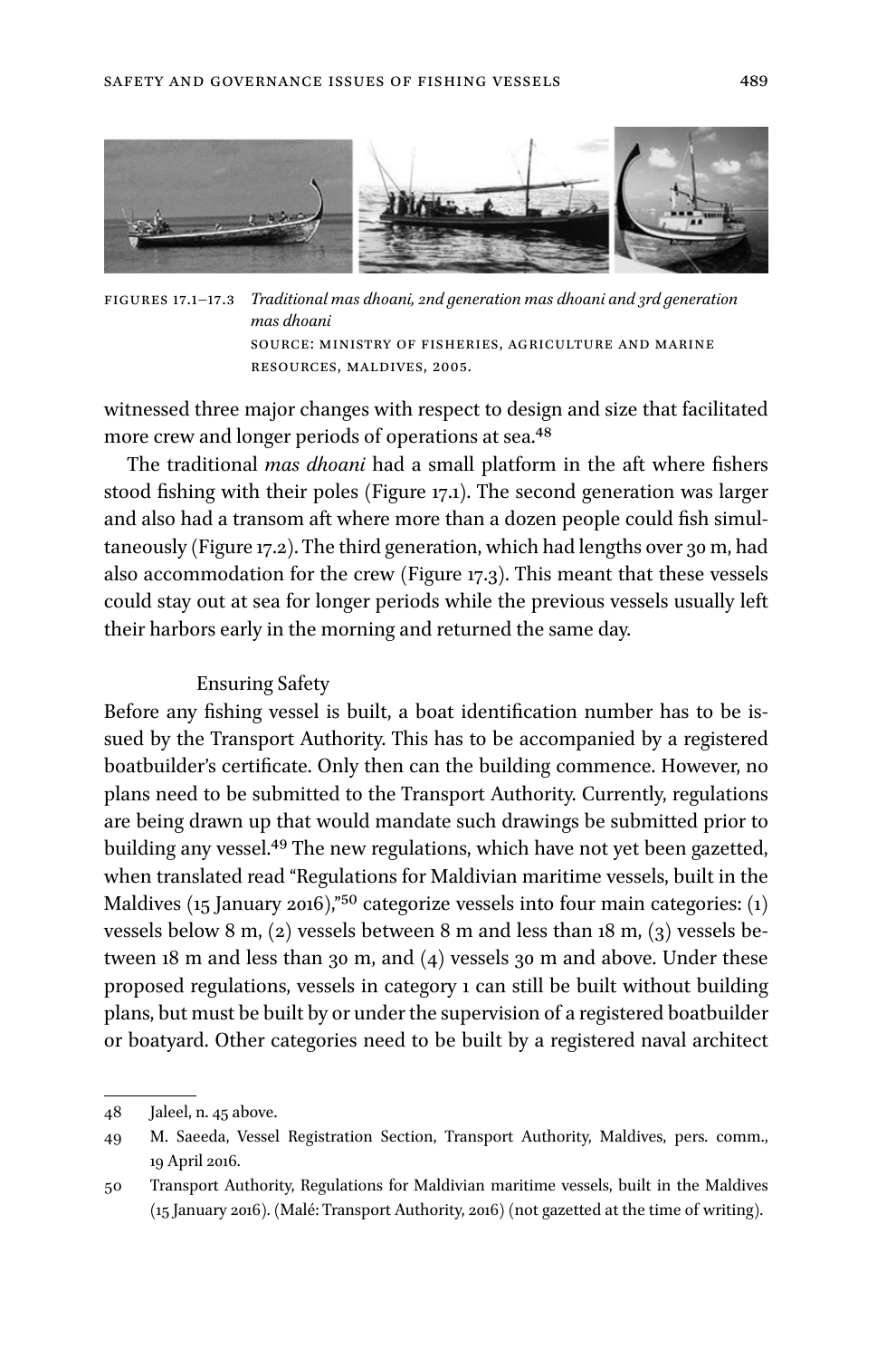

Table 17.2 *Average number of vessels engaged in fishing per month in the Maldives, 2013.*

| Mechanized<br>mas dhoani | dhoani | Sailing mas Mechanized Sailing Row boat EEZ fishing<br>vadhu | vadhu       |    |  |
|--------------------------|--------|--------------------------------------------------------------|-------------|----|--|
| 768                      |        | 17                                                           | $7^{\circ}$ | 13 |  |

Source: Ministry of Fisheries and Agriculture, Maldives (MOFA), *Basic Fishery Statistics, 2013* (MOFA, 2013), available online: <[http://www.fishagri](http://www.fishagri.gov.mv/images/publications/fisheries/2015/basic%20fisheries%20stat%20book%202013.pdf) [.gov.mv/images/publications/fisheries/2015/basic%20fisheries%20stat%20](http://www.fishagri.gov.mv/images/publications/fisheries/2015/basic%20fisheries%20stat%20book%202013.pdf) [book%202013.pdf>](http://www.fishagri.gov.mv/images/publications/fisheries/2015/basic%20fisheries%20stat%20book%202013.pdf).

or boatyard. The second category needs regular reports by a registered naval architect or boatyard to be submitted to the Transport Authority during the construction period. Further, the requirements are more stringent for vessels over 18 m, with regular inspections, reports and the submission of naval architect or boatyard-approved drawings to the Transport Authority before commencement of building.

The Transport Authority maintains the vessel registry including those of fishing vessels. Figure 17.2 shows the number of newly registered vessels for fishing. The majority of vessels are between 5 and 30 meters.

The Ministry of Fisheries and Agriculture (MOFA) maintains a log of vessels that go fishing and also the details of the catch. This information is collected regularly by the island offices of each inhabited island. Table 17.2 is a snapshot of the average number and categories of vessels engaged in fishing per month in 2013.

The safety of maritime vessels, including fishing vessels is addressed by the gazetted regulation "Safety of vessels operating in Maldivian waters."<sup>51</sup> It

<sup>51</sup> Transport Authority, Maldives, "Safety of vessels operating in Maldivian waters. Regulation number 2015/R-229," 28 December 2015.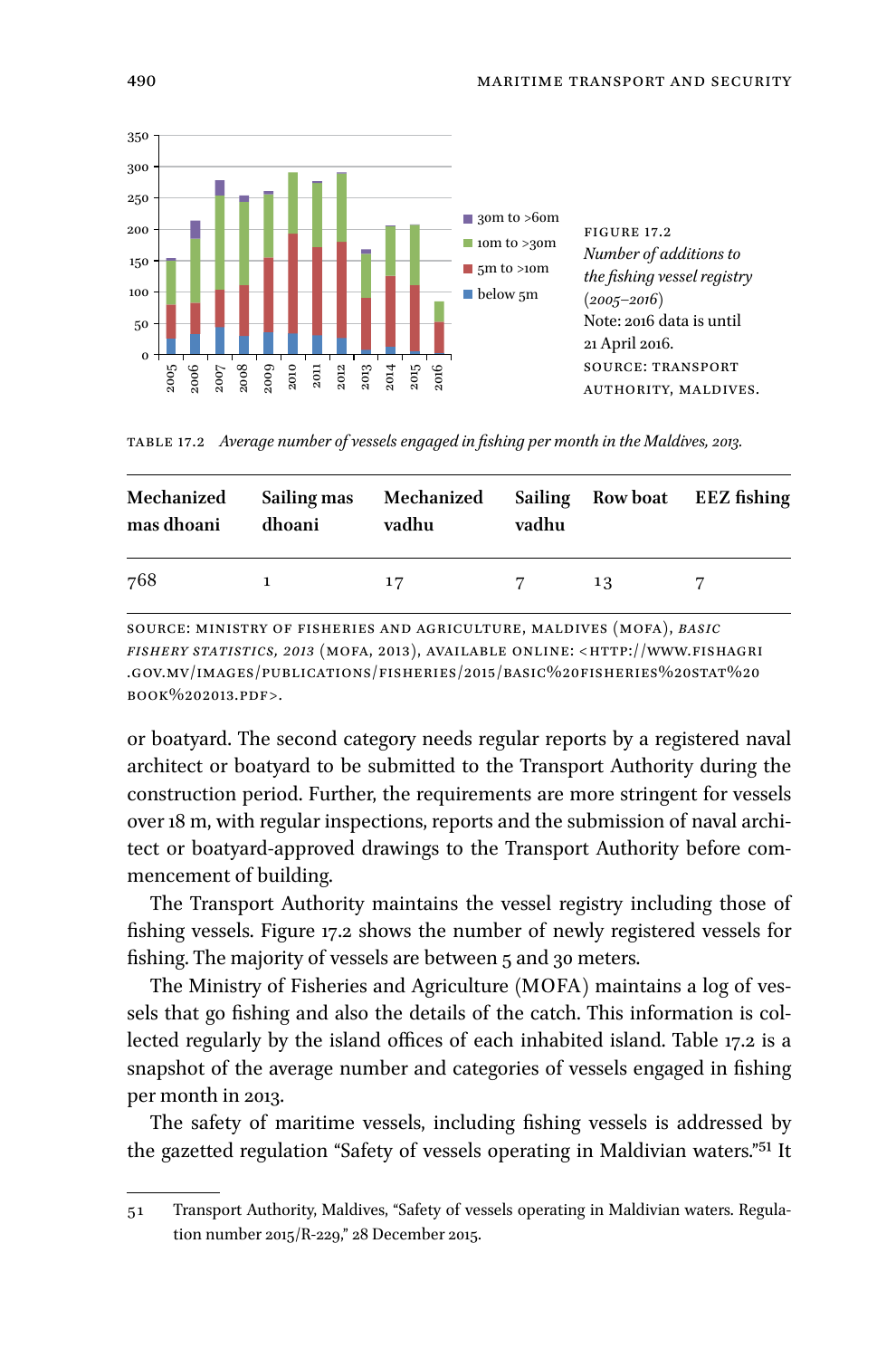addresses in detail, procedures for surveying of vessels for seaworthiness and stipulates that seaworthiness certificates may be issued to a vessel for up to a maximum of one year. Hence, each vessel has to be inspected at an interval of not more than one year. The regulation addresses all the safety equipment to be carried onboard and also the rules of the road. Surveys of fishing vessels are carried out by trained surveyors at a location requested by the vessel owner. It can be in the capital, Malé, or in any other inhabited island. The inspection would include the testing of engines, navigation equipment including lighting and communications, general condition of the hull, safety equipment including fire extinguishers and life jackets, and also the licence of the skipper. The renewal of the safety certificate is done after this procedure.

While the Transport Authority is the regulatory body and the implementation agency on issues relating to maritime safety, the Coast Guard plays a very active part in enforcement. The Maritime Rescue Coordination Centre of the Coast Guard provides search and rescue services to vessels in distress. According to the Coast Guard, most incidents are related to bad weather and grounding and hardly any fishers' lives have been lost while at work. Although a couple of fishing vessels broke up a couple of years ago due to poor construction, the causes have been identified and proposals made to ensure that this fault does not occur again.52 As shown in Table 17.3, the Maritime Rescue Coordination Centre (MRCC) maintains a record of all incidents (fishing vessels and others) where its services have been rendered to vessels. They do not segregate the information for fishing vessels.

# EEZ Fishery

Pole and line fishing is normally carried out within 100 nautical miles (M) of the coast and the longline fishery is only allowed in the EEZ, beyond 100 M of the coastal baselines. The vast majority of pole and line fishers will usually return to their island every evening to go out again the following morning. While foreign crews are not permitted in the coastal pole and line fishery, they may be employed in the longline EEZ fishery. EEZ licenses will only be given to local owners of vessels registered in the Maldives and to 100 percent Maldivianowned partnerships.53 Most of the longline EEZ fishery is carried out by third generation *mas dhoanis* (Figure 17.3), where the crew has sleeping quarters. In any case, these vessels do not generally stay out to sea for more than one week. While the longline EEZ fishery allows for the employment of foreign labor, locally built vessels are generally manned with a full local crew.

<sup>52</sup> A. Wajeeh, Senior Naval Architect, Maldives, pers. comm., 2016.

<sup>53</sup> *Law No: 2014/88-R/2. Regulation on longline fishery*, 20 November 2014 (Maldives).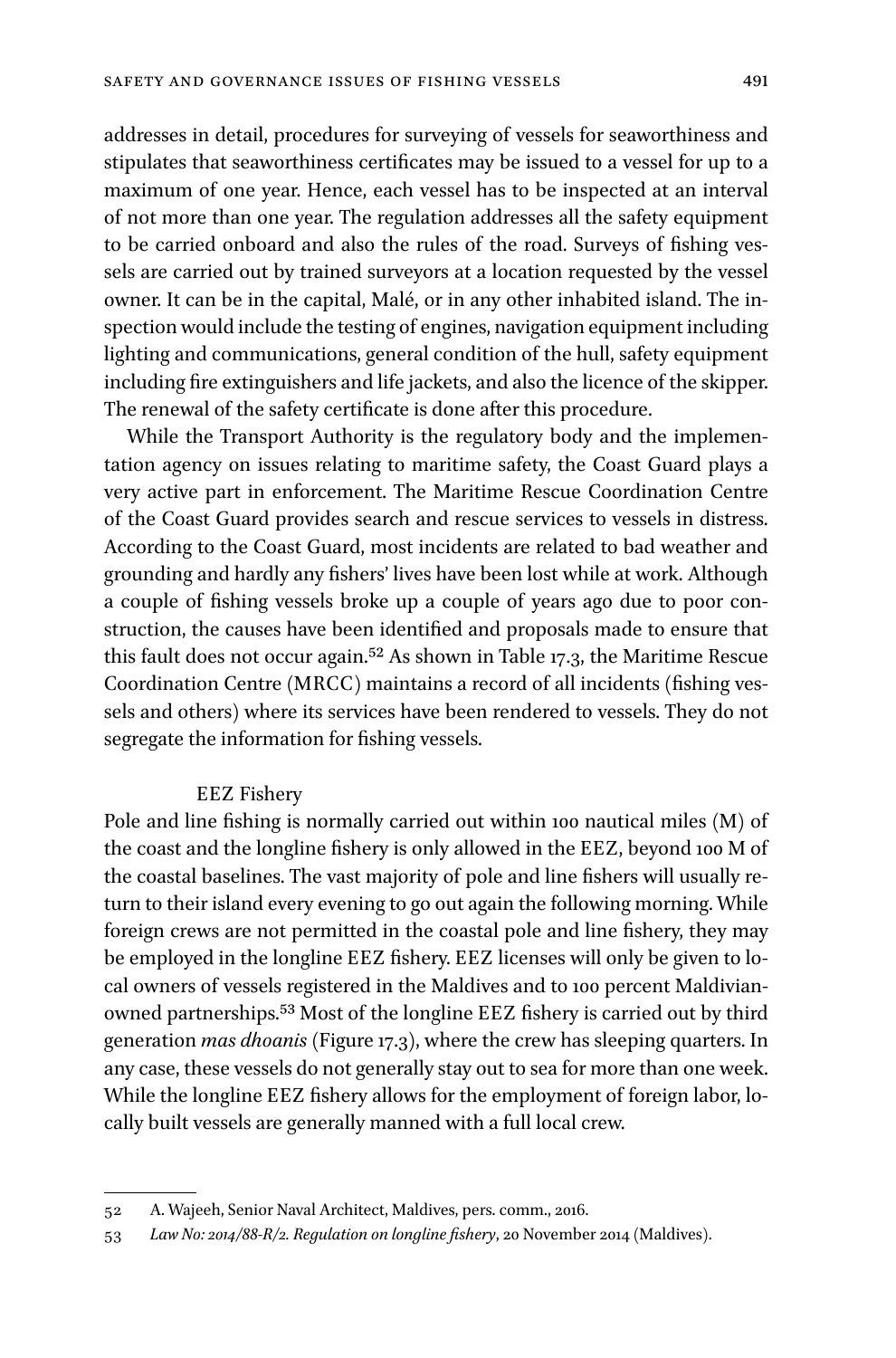| Nature of incident      | Number of distress calls<br>received | No of incidents, direct<br>assistance rendered |
|-------------------------|--------------------------------------|------------------------------------------------|
| Grounding               | 50                                   | 27                                             |
| Mechanical problem      | 73                                   | 23                                             |
| Accident (collision)    | 3                                    | $\mathbf{2}$                                   |
| Maneuvering failure     | 9                                    | 3                                              |
| Bilging/sinking         | 21                                   | 16                                             |
| Capsize                 | 4                                    | 3                                              |
| Loss contact            | 33                                   | 4                                              |
| Fire                    | $\mathbf{2}$                         | 1                                              |
| Missing people          | 9                                    | 6                                              |
| Missing people (diving) | $\mathbf{2}$                         | $\mathbf{2}$                                   |
| Assistance to the ill   | 90                                   | 84                                             |
| Others                  | 27                                   | 15                                             |
| Total                   | 323                                  | 186                                            |

Table 17.3 *MRCC reported and assisted cases (1 January 2015–31 December 2015).*

Source: Maldives National Defence Force, Incidences and assistance table (MRCC, Coast Guard, Republic of Maldives, 2015).

#### Community Engagement

As pole and line fishing is still a community industry, almost always crew are picked from the same island community and they are free to leave whenever they want. No contracts are needed and they are paid in-kind or cash for the days they go fishing. This provides for a stress-free work schedule where fishers could just take days off as and when necessary to attend to personal matters. The issues of non-payment of wages, poor quality food, excessive working hours, and abuse and violence, which are experienced in many sectors of the fishing industry in the developing world, are unheard of in the Maldives.

The Maldives are considered to be a good example of a developing nation with a sound record in terms of flag State governance and safety. It has in place legal instruments to ensure safety standards of every vessel. Records of vessels, crew and catch are well-maintained, originating from the source—the islands—and collated at the ministry level. Implementation in terms of annual safety inspections are carried out throughout the nation. Every operator of a mechanized vessel, fishing or otherwise, irrespective of its size, has to take a written and practical test to verify competence in safety, basic engine mechanics, and vessel handling. The community complement of crew and the short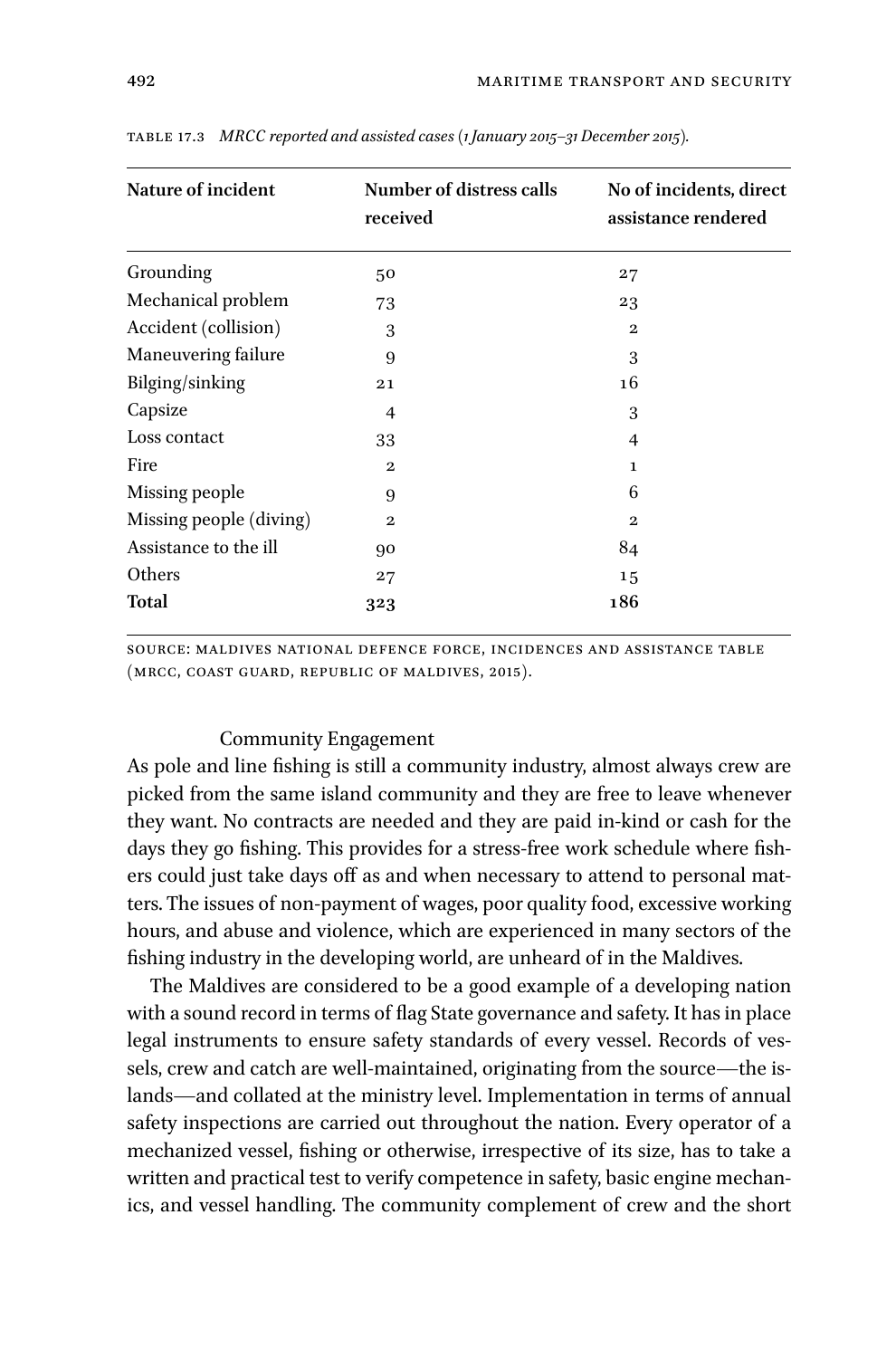trips ensure a relatively stress-free working schedule and environment. The pole and line fishery is carried out wholly by local fishers. The Coast Guard provides search and rescue services and assistance to vessels in distress. There are no major accidents or reported deaths of fishers at work. Unlike larger countries, where the missing go unaccounted, in the Maldives, due to the dispersed small communities, a missing person will be noticed promptly and therefore if no one is missing or deaths are not reported, then there aren't any. While records show that there are incidents at sea, the prevailing good measures in place, the enforcement of regulations and good fishing practices, with a total ban on the use of nets, and short periods at sea, all contribute to the relative safety of fishers and fishing vessels in the Maldives.

#### **The State and Compliance: The Importance of International Law**

There are many examples of coastal State preferences toward licensing their EEZs to foreign fishers with ensuing hazards and impoverishment of the local people. This has led to non-compliance of international conventions at the government level and to inadequate controls against illegal fishing in the EEZ. This is not entirely due to a lack of international agreements, but more to nonratification and inadequate compliance with agreements. The emphasis on this account turns on political compliance and enforcement. Respectively, Articles 91 and 94 of UNCLOS require each contracting State to maintain a "genuine link" between the vessel flying its flag and the State to "effectively exercise its jurisdiction and control in administrative, technical and social maters."

In commercial shipping, however, the practice of flagging out to escape unwelcome restrictions on trade or what may be considered onerous regulations has a long history. This allowed ships to trade where they would have been forbidden under national flag rules, or to circumvent blockades. Since the 1950s, the ITF has had an active campaign against flags of convenience. The coining of this term led to other terms being developed, such as "flags of non-compliance (FoNC)." FoNCs are flags that have consistently displayed non-compliance with their international treaty obligations.<sup>54</sup>

In the fishing context, there has been a proposal to capitalize on the use of flags that ensure compliance in economic terms. These flags have been termed "flags of integrity (FoI)" and the market approach is similar to that of organic food. The label of FoI is meant to indicate that the wild catch has been

<sup>54</sup> Food and Agricultural Organization of the United Nations (FAO), *Expert Consultation on Flag State Performance* (Rome: FAO 2009).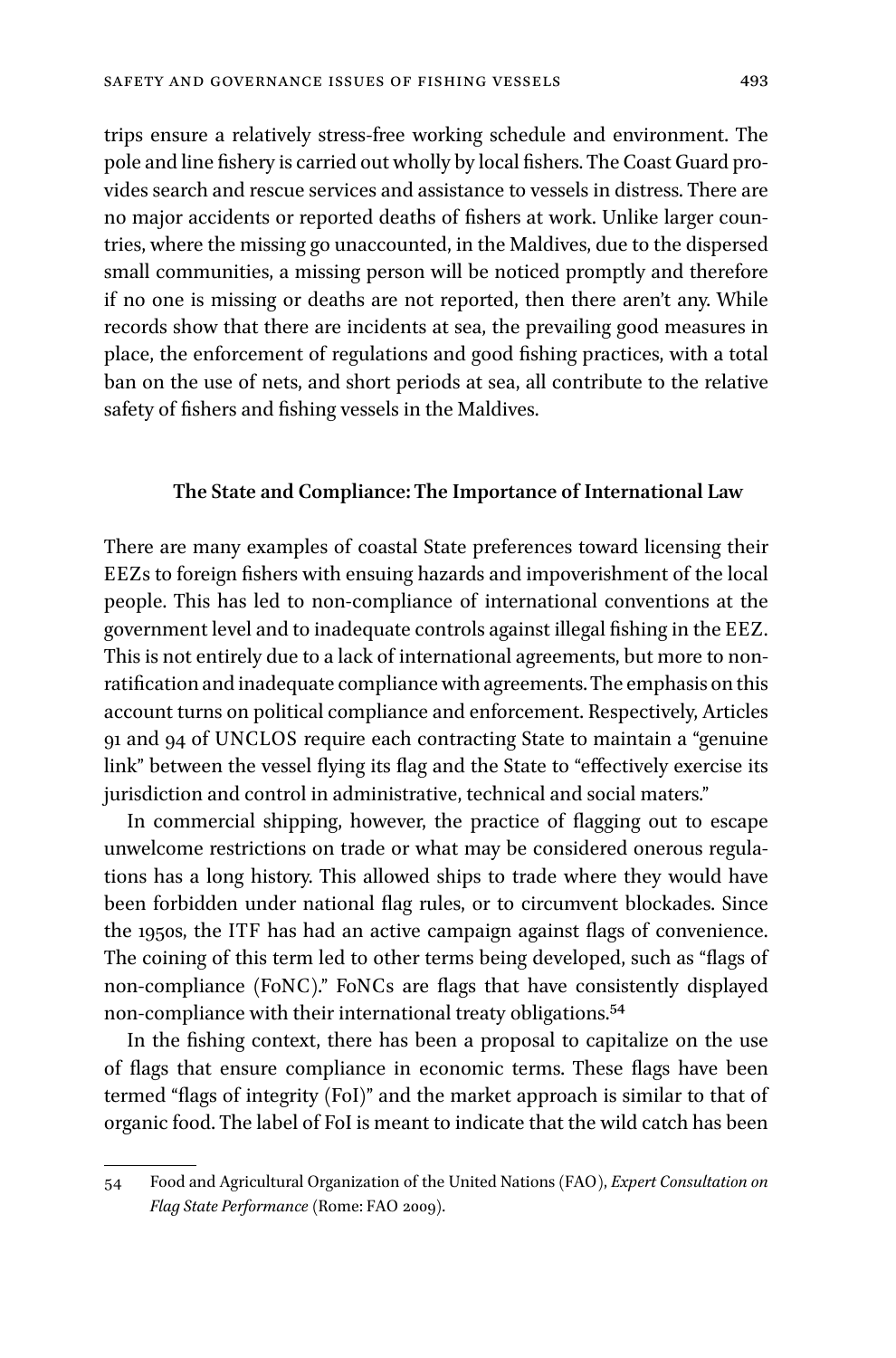harvested in compliance with all international treaties that promote acceptable social, environmental and harvesting norms. It is clearly a laudable objective, including by the International Seafood Sustainability Foundation (ISSF), to take a position opposite that of the FoNCs. However, as noted above, it has not progressed far as the 2007 Work in Fishing Convention has only nine signatories as of October 2016.

The issue of compliance is made more complex globally by the criteria set out for registering fishing vessels. The IMO, under SOLAS, requires all cargo vessels over 300 gross tons, or passenger vessels over 100 gross tons, to be registered. The database of all vessels that have unique IMO identity numbers is maintained by IHS *Fairplay*, which allocates these numbers to fishing vessels over 100 gross tons that voluntarily register and meet SOLAS requirements. The IMO number is the universal public identifier of that vessel, including for the automatic identification system (AIS) and for long range identification and tracking (LRIT) purposes. While those fishing vessels that register voluntarily can be expected to have both AIS and LRIT transponders, unregistered vessels may not have either or both of these devices, or may switch them off to suit their needs.

It should be noted that IMO Resolution A.600(15) does not apply to fishing vessels.55 In 2013, the IMO adopted Resolution A.1078(28) to allow voluntary application of the IMO number scheme to fishing vessels of 100 gross tons and above.56 It is estimated that in 2013 there were circa 26,000 fishing vessels with an IMO number globally. Because the system is voluntary, it is estimated that a more realistic estimate of the number of fishing boats over 100 gross tons globally is greater than 185,600.<sup>57</sup> A very large number of fishing vessels around the world have, therefore, no record of their registry, name or flag, including flag change. The lack of formal record keeping does not allow any tracking of the activities of fishing vessels or their onboard operations, including catch size and type, time and place of operations, records of safety and accidents onboard, interactions with other vessels, including refrigerated vessels that offload catch from fishing vessels, provide crew change, supplies, fuel

<sup>55</sup> IMO, Ship Identification Number Scheme, IMO Resolution A.600(15), 19 November 1987, available online: <[http://www.imo.org/blast/blastDataHelper.asp?data\\_id=22376&](http://www.imo.org/blast/blastDataHelper.asp?data_id=22376&filename=A600(15).pdf) [filename=A600\(15\).pdf](http://www.imo.org/blast/blastDataHelper.asp?data_id=22376&filename=A600(15).pdf)>.

<sup>56</sup> IMO, "IMO identification number schemes," available online: <[http://www.imo.org/en/](http://www.imo.org/en/OurWork/MSAS/Pages/IMO-identification-number-scheme.aspx) [OurWork/MSAS/Pages/IMO-identification-number-scheme.aspx>](http://www.imo.org/en/OurWork/MSAS/Pages/IMO-identification-number-scheme.aspx).

<sup>57</sup> FAO, *Technical Consultation to Identify a Structure and Strategy for the Development and Implementation of the Global Record of Fishing Vessels, Refrigerated Transport Vessels and Supply Vessels, Rome, Italy, 8–12 November 2010*, available online: [<http://www.fao.org/](http://www.fao.org/docrep/meeting/019/k8959e.pdf) [docrep/meeting/019/k8959e.pdf>](http://www.fao.org/docrep/meeting/019/k8959e.pdf).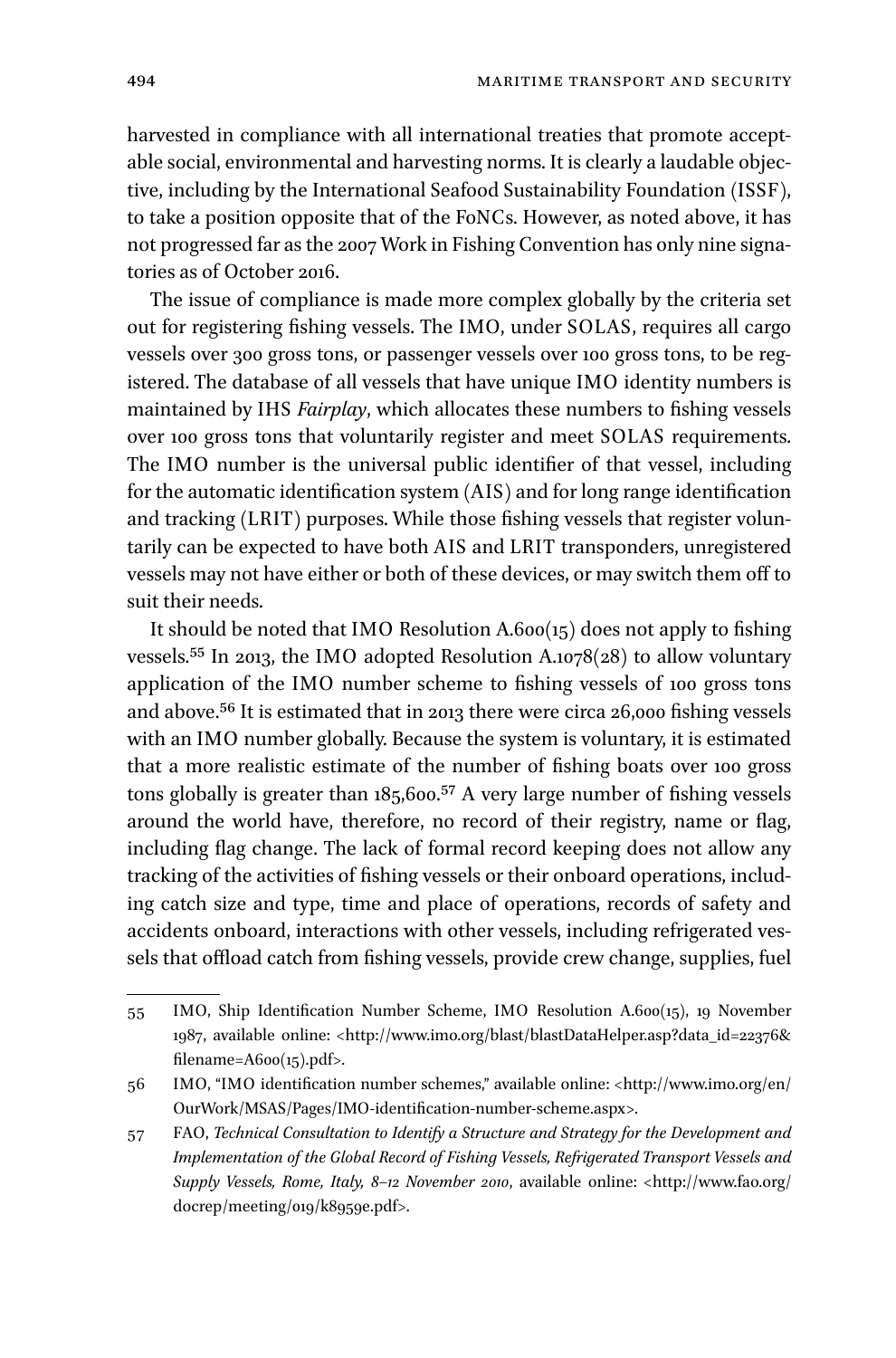and stores in international waters, away from the scrutiny of any flag or port State. Instances of large fishing vessels operating within coastal waters of other countries, damaging artisanal fisheries through IUU fishing, changing identity regularly, transshipping and landing their catch in ports where enforcement of regulations is lax and continuing their trade unhindered are common.58 Miller and Sumaila provide an insightful discussion on the topic of flag use behavior and IUU fishing.59

The management of sustainable wild catch fishing is a complex matter, and does not only deal with the issue of compliance and enforcement of rules. It also includes the element of inter-governmental negotiations, often between States among which negotiating power is not balanced. Distant water fishing nations (DWFNs), for example, can often negotiate with developing island and coastal countries for access to their fishing grounds with the inducement of development assistance aid.<sup>60</sup> In other cases, there are numerous instances where coastal waters are accessed with no negotiations or agreements with the knowledge that the coastal State has no capacity to respond to illegal access.

In a bid to conserve and manage migratory fish stocks in the oceans of the world, the United Nations Agreement for the Implementation of the Provisions of the United Nations Convention on the Law of the Sea of 10 December 1982 relating to the Conservation and Management of Straddling Fish Stocks and Highly Migratory Fish Stocks (the UN Fish Stocks Agreement (FSA)) was opened for signature on 4 December 1995. One year later it had been signed by 59 States and entities and entered into force on 11 December 2001.<sup>61</sup> This

<sup>58</sup> EJF, "Bringing fishing vessels out of the shadow. The urgent need for a global record of fishing vessels and a unique vessel identifier," 31 October 2016, available online: [<http://ejfounda](http://ejfoundation.org/sites/default/files/public/EU_Global_Record_briefing_low-res-version_ok.pdf) [tion.org/sites/default/files/public/EU\\_Global\\_Record\\_briefing\\_low-res-version\\_ok.pdf](http://ejfoundation.org/sites/default/files/public/EU_Global_Record_briefing_low-res-version_ok.pdf)>.

<sup>59</sup> D.D. Miller and U.R. Sumaila, "Flag use behavior and IUU activity within the international fishing fleet: Refining definitions and identifying areas of concern," *Marine Policy*, vol. 44 (February 2014): 204–211.

<sup>60</sup> Q. Hanich, C. Schofield and P. Cozens, "Oceans of Opportunity? The Limits of Maritime Claims in the Western and Central Pacific Region," in Navigating Pacific Fisheries: Legal and Policy Trends in the Implementation of International Fisheries Instruments in the Western and Central Pacific Region, eds., Q. Hanich and M. Tsamenyi (Wollongong: ANCORS, 2009), 21–50, available online: <[http://ancors.uow.edu.au/images/publications/Navigat](http://ancors.uow.edu.au/images/publications/Navigating%20Pacific%20Fisheries%20Ebook/Chapter_1_Navigating%20Pacific%20Fisheries.pdf) [ing%20Pacific%20Fisheries%20Ebook/Chapter\\_1\\_Navigating%20Pacific%20Fisheries](http://ancors.uow.edu.au/images/publications/Navigating%20Pacific%20Fisheries%20Ebook/Chapter_1_Navigating%20Pacific%20Fisheries.pdf) [.pdf>](http://ancors.uow.edu.au/images/publications/Navigating%20Pacific%20Fisheries%20Ebook/Chapter_1_Navigating%20Pacific%20Fisheries.pdf).

<sup>61</sup> UN Division for Ocean Affairs and the Law of the Sea, "The United Nations Agreement for the Implementation of the Provisions of the United Nations Convention on the Law of the Sea of 10 December 1982 relating to the Conservation and Management of Straddling Fish Stocks and Highly Migratory Fish Stocks (in force as from 11 December 2001)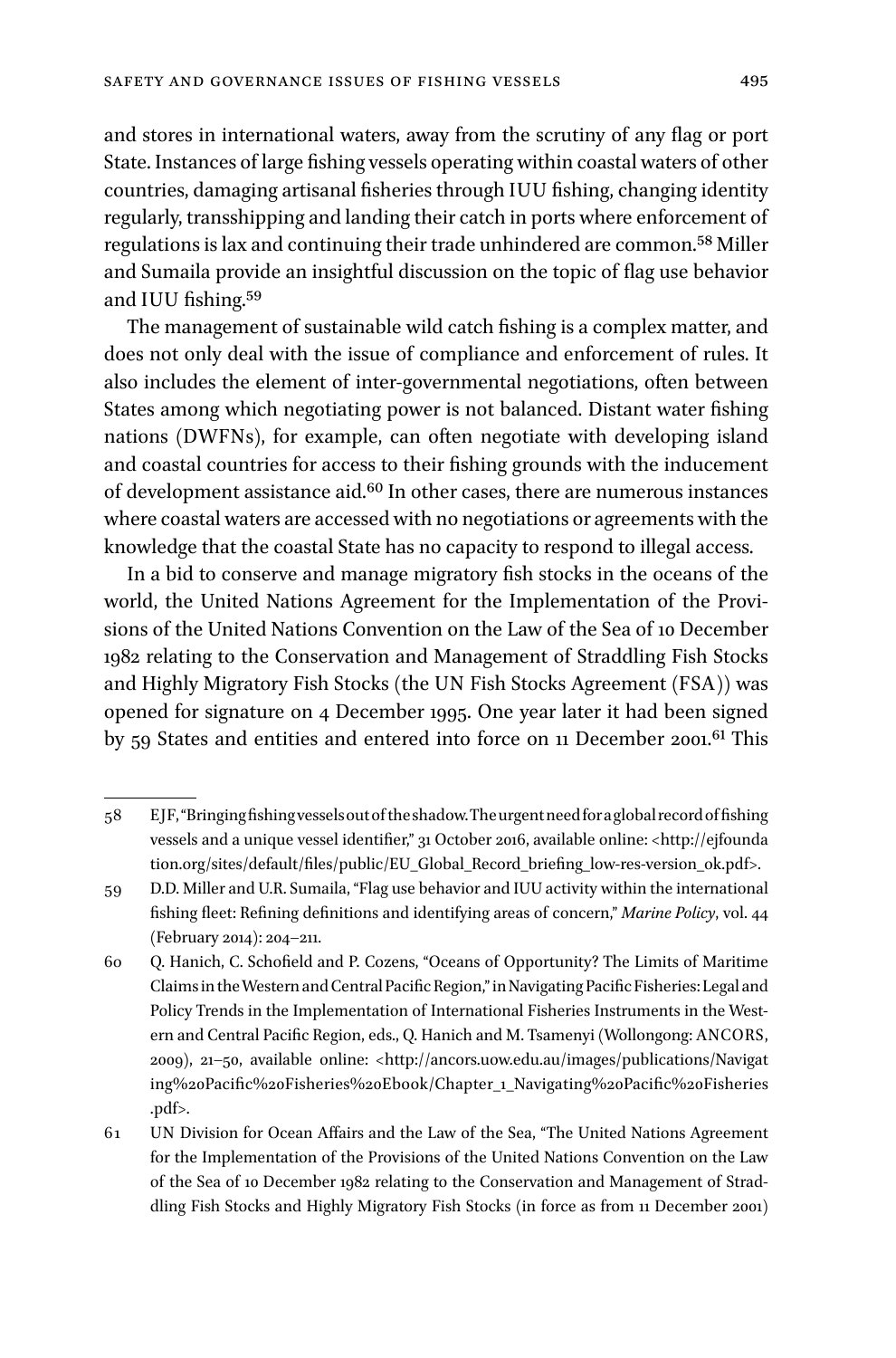Convention allows the boarding of ships and fishing vessels by a sub-regional or regional fisheries management organization (RFMO) for the purpose of ensuring compliance with conservation and management measures of migratory stocks, regardless of the country that these vessels are registered in. However, the issue of compliance and enforcement of rules remains elusive. The New Zealand Ministry of Primary Industries placed in the public domain a report on its findings from monitoring fishing vessel catch through video surveillance and placing observers on some vessels.<sup>62</sup> This report, released on 19 May 2016, states that four of the five vessels equipped with the observing capability "openly discarded substantial quantities of quota fish" without reporting it. There appears to have been an agreement reached between the government observers and the owners of the vessels that no prosecution will be initiated on the basis of what was observed. The issue of culture, both of the industry and the country, has influence on compliance.

#### *Culture and Compliance with International Law*

The approach to safety and health can vary in different parts of the world. The physiological needs are more immediate, before safety and security.63 The culture of individualism that often drives personal achievement also works in the fishing industry to sustain a pioneer spirit of self-reliance and individual choice in an industry that is known to be a difficult working environment and in which everyone is expected to look after him/herself. Fishing people, working in a male-dominated world, take pride in being able to work with the elements of nature with little interference or support from anyone outside of their boats. The Advisory Committee for the Safety of Nuclear Installations defined safety culture of an organization as "the product of individual and group values, attitudes, competencies, and patterns of behaviour."<sup>64</sup> Individual and workforce involvement are seen to be the key components in the safety culture of any organization or (professional) group. In the resulting "collectivism,"

Overview," available online: [<http://www.un.org/depts/los/convention\\_agreements/](http://www.un.org/depts/los/convention_agreements/convention_overview_fish_stocks.htm) [convention\\_overview\\_fish\\_stocks.htm](http://www.un.org/depts/los/convention_agreements/convention_overview_fish_stocks.htm)>.

<sup>62</sup> Ministry for Primary Industries, *Operation Achilles: Preliminary Investigation Report Dumping/Discarding. (Operation ACHILLES Preliminary investigation Report, 26 July 2013)*, (Wellington, New Zealand: Ministry for Primary Industries, 2013), available online: [<https://www.scribd.com/doc/313000058/MPI-Operation-Achilles-2](https://www.scribd.com/doc/313000058/MPI-Operation-Achilles-2)>.

<sup>63</sup> A.H. Maslow, "A theory of human motivation," *Psychological Review* 50, no. 4 (July 1943): 370–396.

<sup>64</sup> D. Cooper, *Improving Safety Culture. A Practical Guide* (Hull: Applied Behavioural Sciences, 1998) p. 14, available online: <[http://www.behavioural-safety.com/articles/Improving](http://www.behavioural-safety.com/articles/Improving_safety_culture_a_practical_guide.pdf) [\\_safety\\_culture\\_a\\_practical\\_guide.pdf>](http://www.behavioural-safety.com/articles/Improving_safety_culture_a_practical_guide.pdf).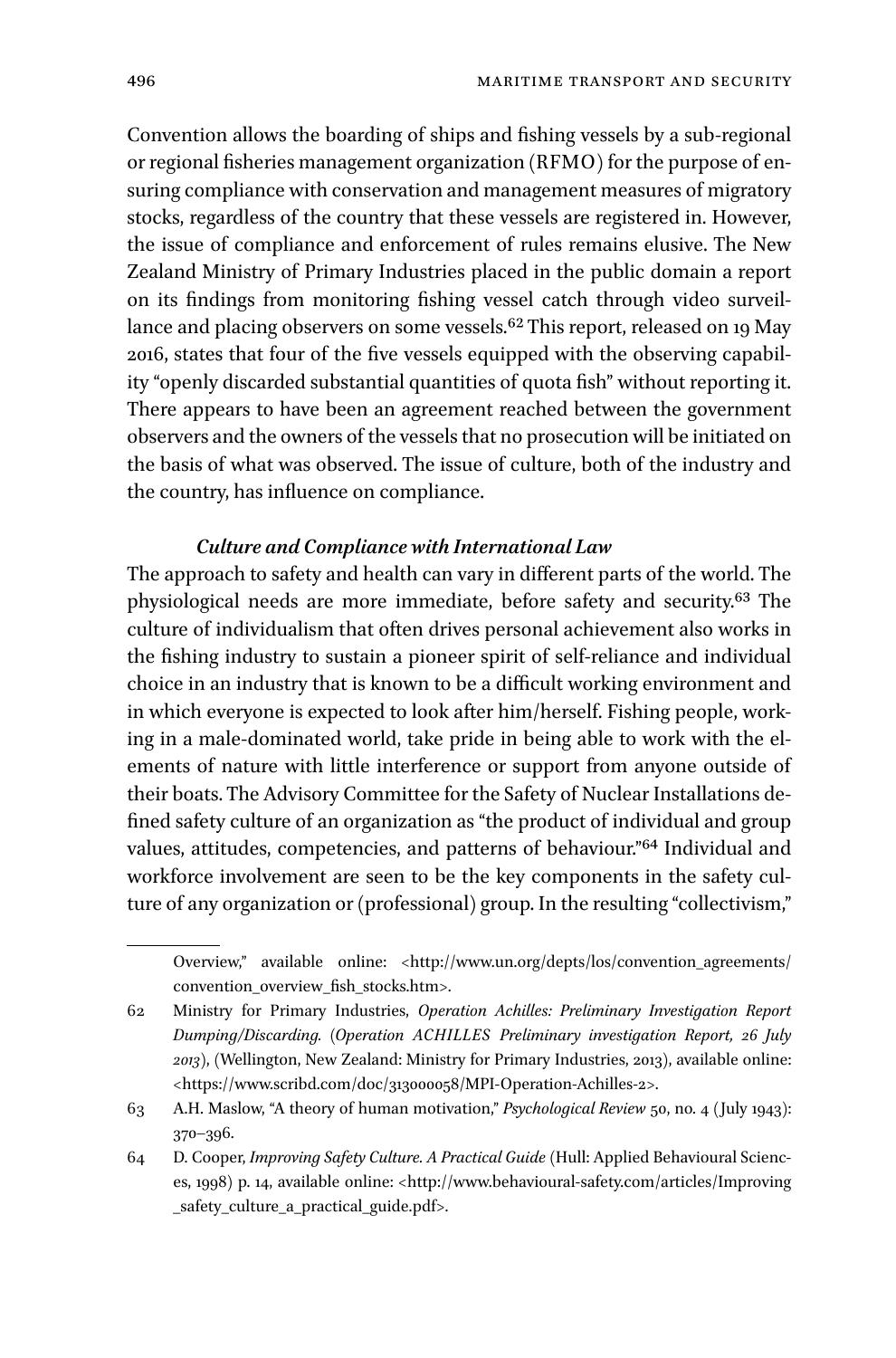individuals may not want to diverge from the established norms of behavior, including toward compliance with operational rules and safety regulations, if doing so would result in loss of standing among peers. This culture has been developed and supported over time, leading to a continuance of risk-taking behavior and breaking of rules.

Flag State control of ships and fishing vessels is known more for its failure than success. The reasons for this may be the same as they are in shipping, but they can also be unique. Some flags have actually supported their fishing fleets in illegal work, such as harvesting prohibited species or operating in EEZs of other countries to develop a perception of tradition. The result has been the emergence of other initiatives, such as RFMOs, port State control, surveillance, monitoring and control, and catch documentation as an alternative to enforce good governance in the pursuit of sustainable international fisheries. Some of these measures are pre-emptive in nature, while others are post-hoc. The outcome of all regulation is measured in its effectiveness. Of these, surveillance, monitoring and control through boarding fishing vessels on the high seas have been considered the most active. However, fishing vessels are highly mobile assets. Keeping track of their movements in the vastness of the ocean requires a wide range of capabilities and commitment of resources, which can evidently never be in sufficient supply to be present for every fishing vessel operating on the high seas, even for rich countries. Developing or least developed countries have no resources to implement their rights effectively in their EEZs or on the high seas.

The right to exclusive use of resources within territorial waters is a superb entitlement. Enforcing that right exclusively for their own fleets is an issue that is beyond the power of many States. The case of island States in the Pacific Ocean has long been known in this context. These small island States have taken the position of collectively negotiating with DWFNs. On the other hand, DWFNs often take the approach of not getting into joint negotiations, preferring to deal with each small country individually, clearly not working towards a level playing field.

RFMOs are a logical step to overcome some of the difficulties in enforcement in international waters and the example of countries in the Western and Central Pacific Ocean (WCPO) coming together is a good one. In this region, the major fishing fleets are from Japan, Korea, China, the United States, Indonesia, Papua New Guinea, and Taiwan.<sup>65</sup> The effectiveness of a well-planned

<sup>65</sup> C.-L. Chen, "Realization of high seas enforcement by non-flag states in WCPFC: A signal for enhanced cooperative enforcement in fisheries management," *Marine Policy*, vol. 50 (2014): 162–170.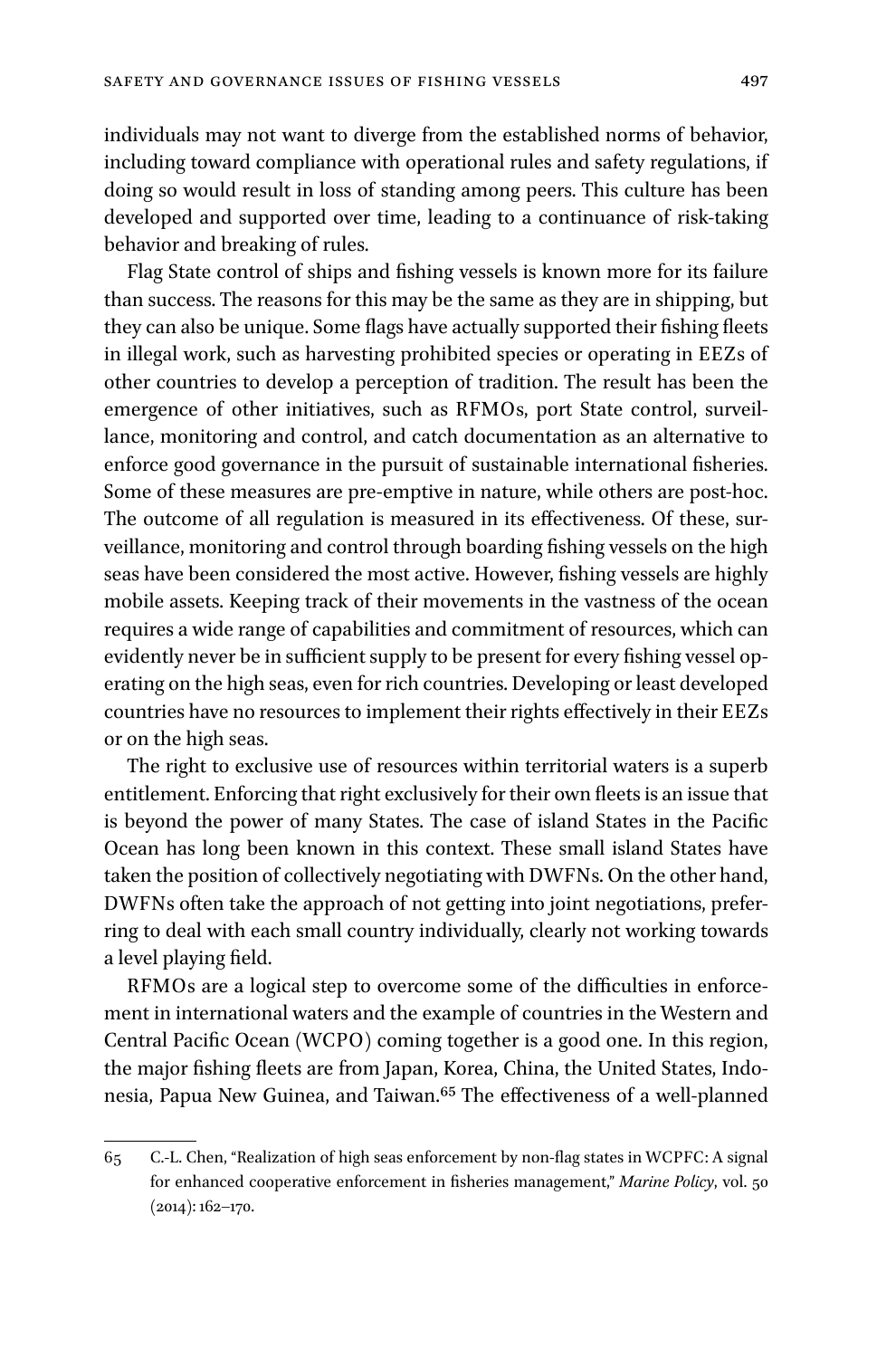regime such as this is still measured in its implementation and action taken against violating units by the flag States on their own vessels. However, IUU fishing continues to happen, regardless of the region of the world, fishing vessel size and, in many cases, flag of the vessel. Flags that are considered responsible in shipping, for example, are sometimes seen to be supporting "fishing militia," harvesting protected species, fishing in marine reserves and artisanal areas of coastal States and destroying local fisheries, not following social and safety standards, or transshipping catch on the high seas to escape port State inspections.

#### *The Need for Extensive Port State Control*

The responsibility for port State control arises from port State jurisdiction, which is a territorial sovereignty. The concept of territorial sovereignty signifies that a State has an exclusive control over its own territory. When a ship or a fishing vessel enters a foreign port, it is within the territorial sovereignty of the coastal State and is subject to the same jurisdiction as an individual person who enters another country and is subject to the rules and laws of that country. The enforcement of port State jurisdiction allows a State to enforce its laws on the visiting ship, to prosecute ships, and to impose fines on them for violations of international rules and standards.

While port State control is well developed in the shipping industry, its activities in fishing are still evolving. To address the issues of IUU fishing, the FAO Committee on Fisheries developed an International Plan of Action. The IMO made a submission to the United Nations 56th session on the Oceans and the Law of the Sea that cooperation should be extended to the FAO to set up its own regime of port State control towards implementation of the FSA, and offered the IMO's experience and expertise in assistance. In advancing this initiative, the FAO approved the legally binding Port State Measures Agreement (PSMA) in 2009 under which port States would be required to deny entry, prohibit the landing of catch, and deny any services to vessels that have been engaged in and supported IUU fishing. However, the effectiveness of port State control compromises three key factors:

- 1. Many fishing vessels may be involved in IUU activities but are not on relevant IUU databases because they have not been apprehended or they are not recorded. This can be for a number of reasons, including flag hopping, changing identity and the lack of a unique IMO number for all fishing vessels, such as exists for merchant ships.
- 2. Port States do not always act on information received or do not take action against known IUU vessels, or report IUU vessels when they are discovered. States may benefit commercially from such trade, even in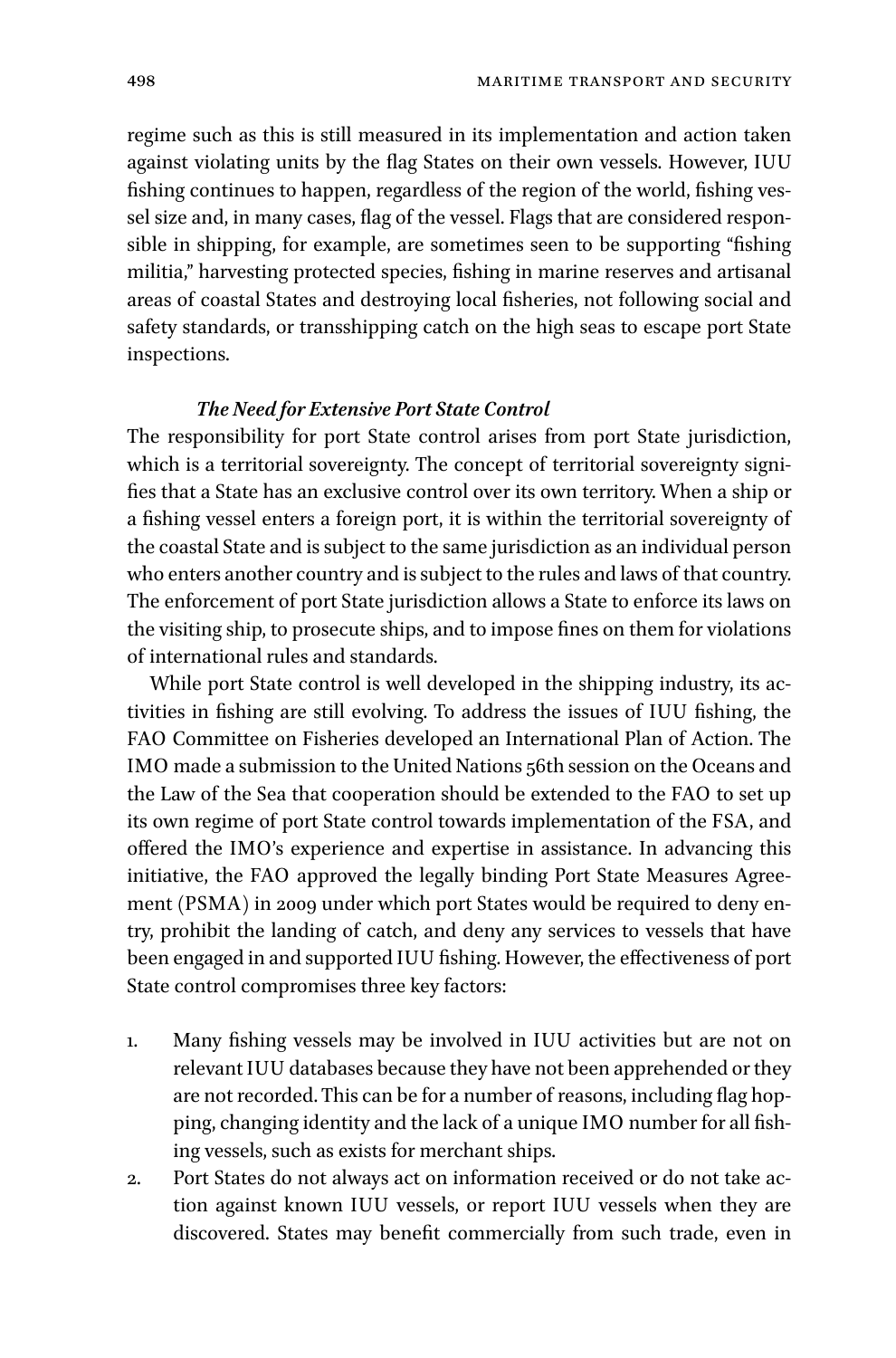contravention of their international obligations. This issue is not unique to IUU fishing by any means. Informal trades have existed for a long time in all parts of the world. Sometimes national law may not be suitably updated to allow port States to take any measures. Port States can lack measures to implement regulation through regional or national bureaucratic delays.

3. The highly mobile nature of fishing vessels allows them to move from one region of the world to another when regulatory and control measures are tightened. Several ports and regions of the world do not have available resources to expend on effective monitoring and protection of their EEZs from unlawful exploitation by foreign fishers.

The inconsistent application of port State control weakens its effectiveness. Many lessons can be learned from the experience of commercial shipping in this context. Port State control is a good tool, among many others, for governments to address the issue of IUU fishing. It can be very effective when properly implemented in concert with other controls.

One of the issues that port State control can have a real impact on, in addition to the identification and impeding of IUU fishing, is the matter of safety, referred to earlier in this article. In commercial shipping, port State control takes a close look at the inclusive seaworthiness of ships. Fishing-related port State control needs to mature its governance and operational practices to include effective intelligence sharing and national participation to bring about improvements in the global fishing industry.

## **Conclusion**

This article has taken a wide-spectrum view of safety in the fishing industry, broadly encompassing the human and fisheries production elements. It is remarkable to note that an industry as ancient as fishing has been able to operate so much in its own culture, independent of international efforts to bring control and accountability to it. At the outset, we must recognize a large percentage of fishers who operate responsibly and fully within the requirements of their national laws and international conventions. There are others who chart their own courses. Operational traits in fishing, such as compliance with the rule of law in the context of personal safety and operations, which should be comparable to parallel industries such as commercial shipping and deep-sea pleasure yachting, are known more for pushing the boundaries of compliance, or actively practicing non-compliance. Even in countries known for the rule of law (e.g., the case of New Zealand cited above), non-compliance was fearlessly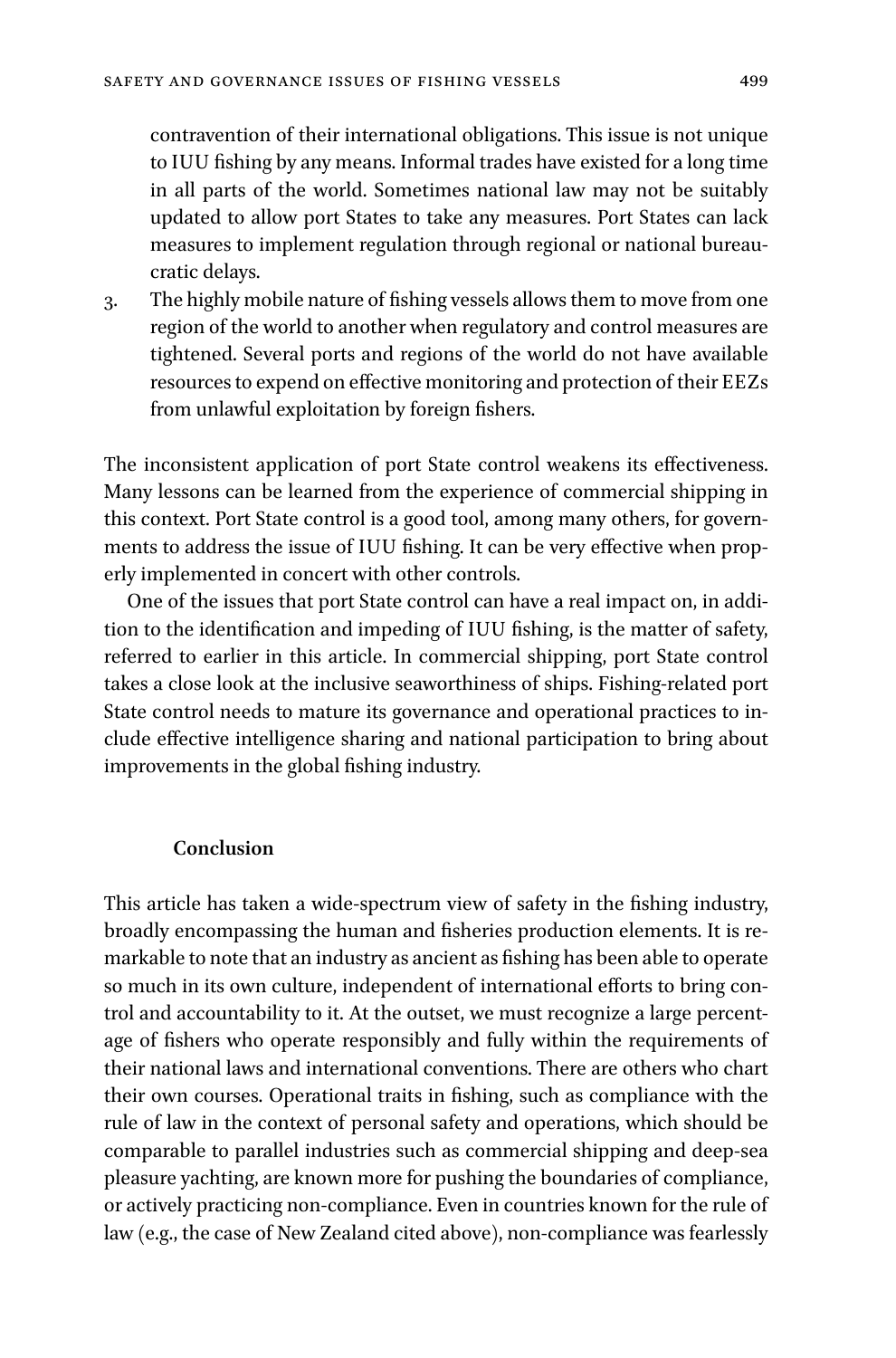displayed by the masters of the vessels that were being observed by video surveillance cameras.

The social aspects of some of the fishing world remain a matter of serious concern, particularly in the context of employment and work conditions. Abuse of crew on fishing vessels is an issue that remains a specific worry. The social benefits envisioned in the ILO's Work in Fishing Convention should also extend to smaller vessels, which are currently not covered by any international guidelines. The hesitation in ratifying this ILO convention by the major fishing flags of the world speaks volumes about the underlying issues in this sector.

Noteworthy efforts are continuously being made by the international community, including the FAO and the IMO, through several initiatives that are forward-looking, such as licencing and management guidelines, as well as post-hoc, such as recording and reporting catch, to sustain marine species. These efforts are balanced against dwindling stocks in many parts of the world, restrictions on catch quotas and seasons, licensing systems, flag State controls that have effectively failed, and port State control, which is effective in patches but not universally standard in application. Declared marine reserves in many parts of the world are simply ignored by commercial fishers who look solely for commercial return and know that many coastal States do not have the resources to stop them. Many governments have been buying back fishing licences to reduce the number of fishing boats. This has not been as effective as intended.

The greatest weaknesses in the system may be related to ineffective traceability of fishing vessels. Unless a regime such as the distinctive IMO vessel number is universally implemented, identity switching will remain easy. Even when offending boats are identified by RFMOs, follow-up in prosecution is left up to the flag State. Indeed, it is flag States that encourage their fishing fleets to operate in EEZ waters of other countries or tolerate, if not encourage, harvesting of protected species.

In order to improve the safety of people and vessels engaged in fishing, it is paramount that nations not only ratify the relevant international conventions, but also implement them in spirit. After UNCLOS came into force in 1994, the one piece of international legislation that is most comprehensive and encompassing in this respect is the 2007 Work in Fishing Convention. More nations need to ratify this convention in order for it to become mandatory on all States under the "no more favorable treatment" rule. This would pave the way for the port State control mechanism to bear on non-conforming vessels.

Finally, it must be recognized that demand creates the environment in which this industry operates. As long as demand for wild-caught seafood overrides the concern for its methods of production, and money is to be made in the process, the legal, environmental and social concerns will be disregarded. As long as there is demand for and acceptance of IUU catch, and its landing